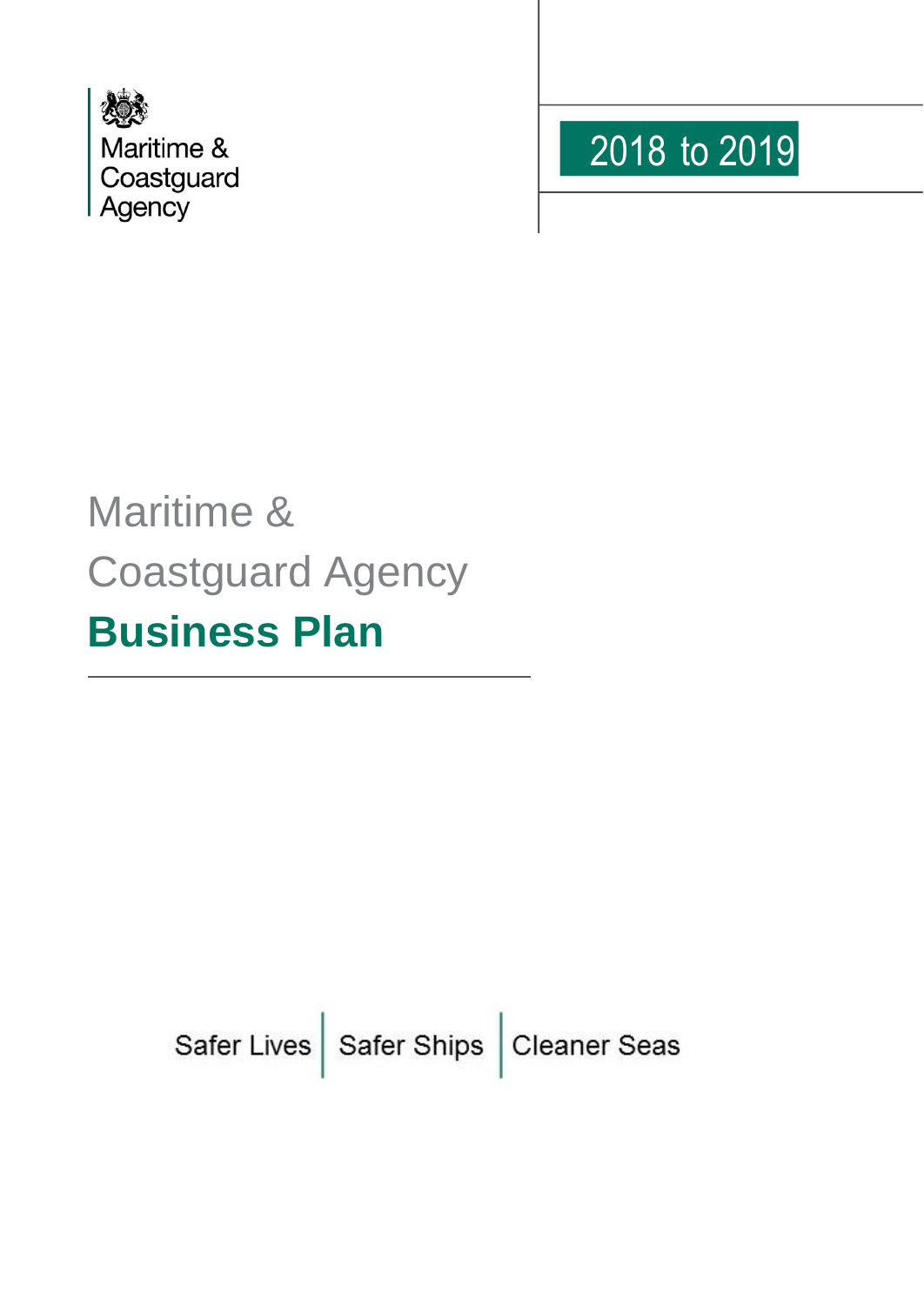The Department for Transport has actively considered the needs of blind and partially sighted people in accessing this document. The text will be made available in full on the Department's website. The text may be freely downloaded and translated by individuals or organisations for conversion into other accessible formats. If you have other needs in this regard, please contact the Department.

Maritime & Coastguard Agency 105 Commercial Road Southampton SO15 1EG Telephone 023 8032 9100 Website **www.gov.uk/mca** email enquiries **www.gov.uk/contact-the-mca**



### © Crown copyright 2018

This publication is licensed under the terms of the Open Government Licence v3.0 except where otherwise stated. To view this licence, visit [nationalarchives.gov.uk/doc/open-government-licence/version/3](http://nationalarchives.gov.uk/doc/open-government-licence/version/3/)

Where we have identified any third party copyright information you will need to obtain permission from the copyright holders concerned.

This publication is available at<https://www.gov.uk/government/publications>

Any enquiries regarding this publication should be sent to us at **www.gov.uk/contact-the-mca**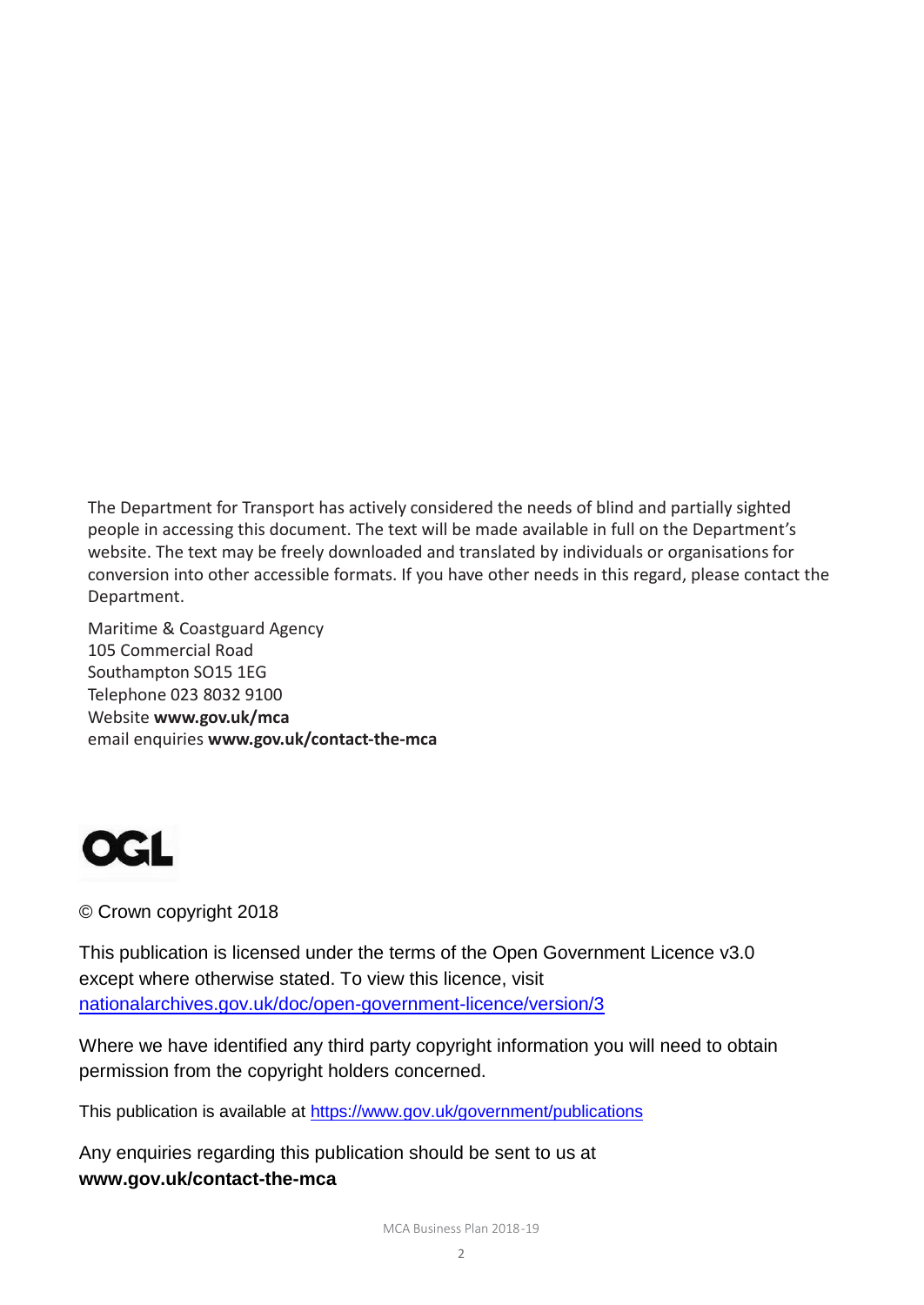# **Contents**

| NON-EXECUTIVE CHAIRMAN'S INTRODUCTION | 5              |
|---------------------------------------|----------------|
| <b>CHIEF EXECUTIVE'S FOREWORD</b>     | $\overline{7}$ |
| WHO WE ARE AND WHAT WE DO             | 9              |
| <b>PLANS FOR 2018-19</b>              | 15             |
| <b>DELIVERING THE PLAN</b>            | 20             |
| <b>ANNEXES</b>                        |                |
| <b>ANNEX A</b>                        | 26             |
| <b>ANNEX B</b>                        | 27             |
| <b>ANNEX C</b>                        | 28             |
| <b>ANNEX D</b>                        | 29             |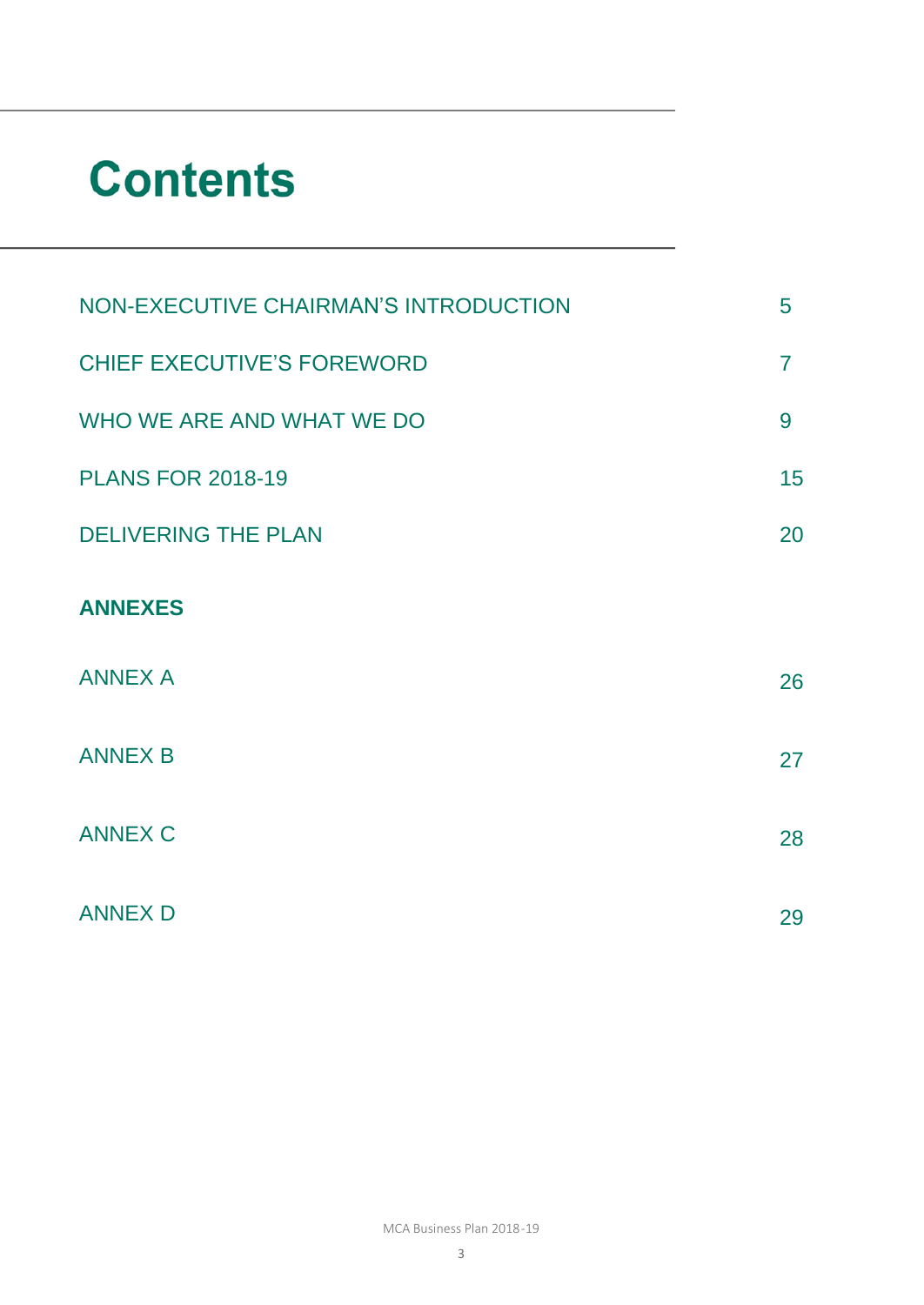**This page is intentionally blank**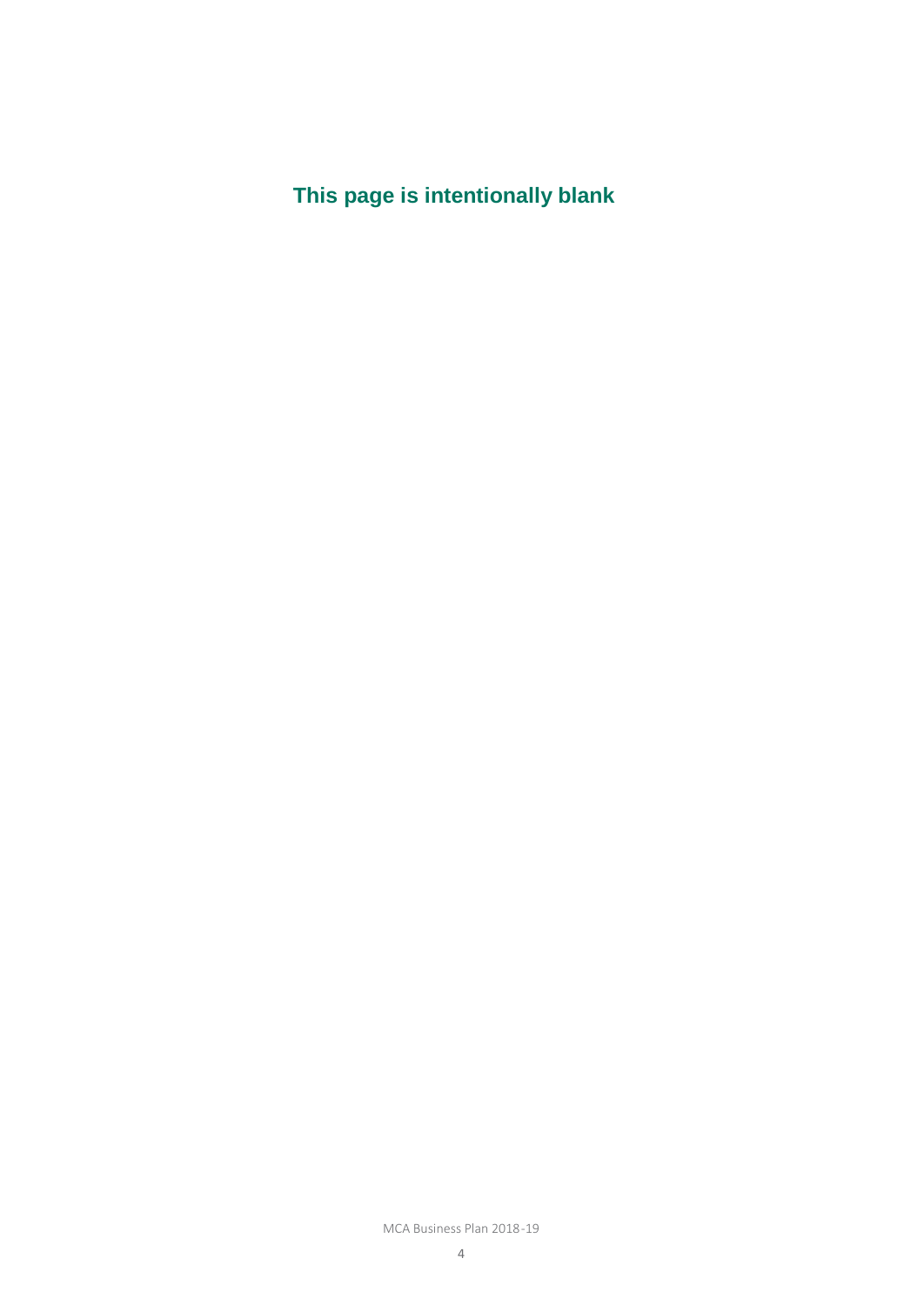## **Non-Executive Chair's** introduction

I am delighted to present our Business Plan for 2018-19. This document sets out our plans and commitments for the year ahead.

I joined the Agency in January 2017 as its first Non-Executive Chairman – a direct response to recommendations from the Maritime Growth Study. Last year was my first full year in post and during this time the UK Flag has increased by one million tons and is now at the highest level since 2013. Work is continuing to increase to the 30m GT target proposed in the Maritime Growth Study. The UKSR team is now fully established and working with the shipping industry to ensure we raise our profile and provide a high level of service.

Good progress has been made with the Survey and Inspection Transformation Programme and in 2017/18 we successfully negotiated with Unions and our Surveyors an "out of hours" working contract. This will help us fulfil our commitments to our survey and inspection targets and improve responsiveness in service delivery. We have undertaken a recruitment campaign with the aim of recruiting good quality Marine Surveyors to ensure we have the capacity to manage growth of the UK Flag.

Throughout 2018/19 and as part of the MCA's digital strategy, we will be rolling out a new online ship registration system. There will also be new online systems for seafarer training and certification and approved doctor's services. These changes in digitisation will enhance efficiency and improve the user experience.

The Agency's capability and reputation makes it the ideal organisation to support the United Kingdom into a new era of maritime growth. I remain committed to contributing to this ambition by encouraging greater investment in this sector and promoting the UK Flag as the Ship Register of choice.

In the coming months I will continue to engage with our industry stakeholders, our partner organisations and our staff to stimulate the Agency's transformation to further enhance its reputation as a global maritime leader. I am grateful to industry for the continued support with this.

Her Majesty's Coastguard continues to perform an essential service and is highly regarded for the range of rescue work carried out both at sea and – increasingly – inland. Inland rescues by our search and rescue helicopters represent around fifty percent of their total rescues undertaken.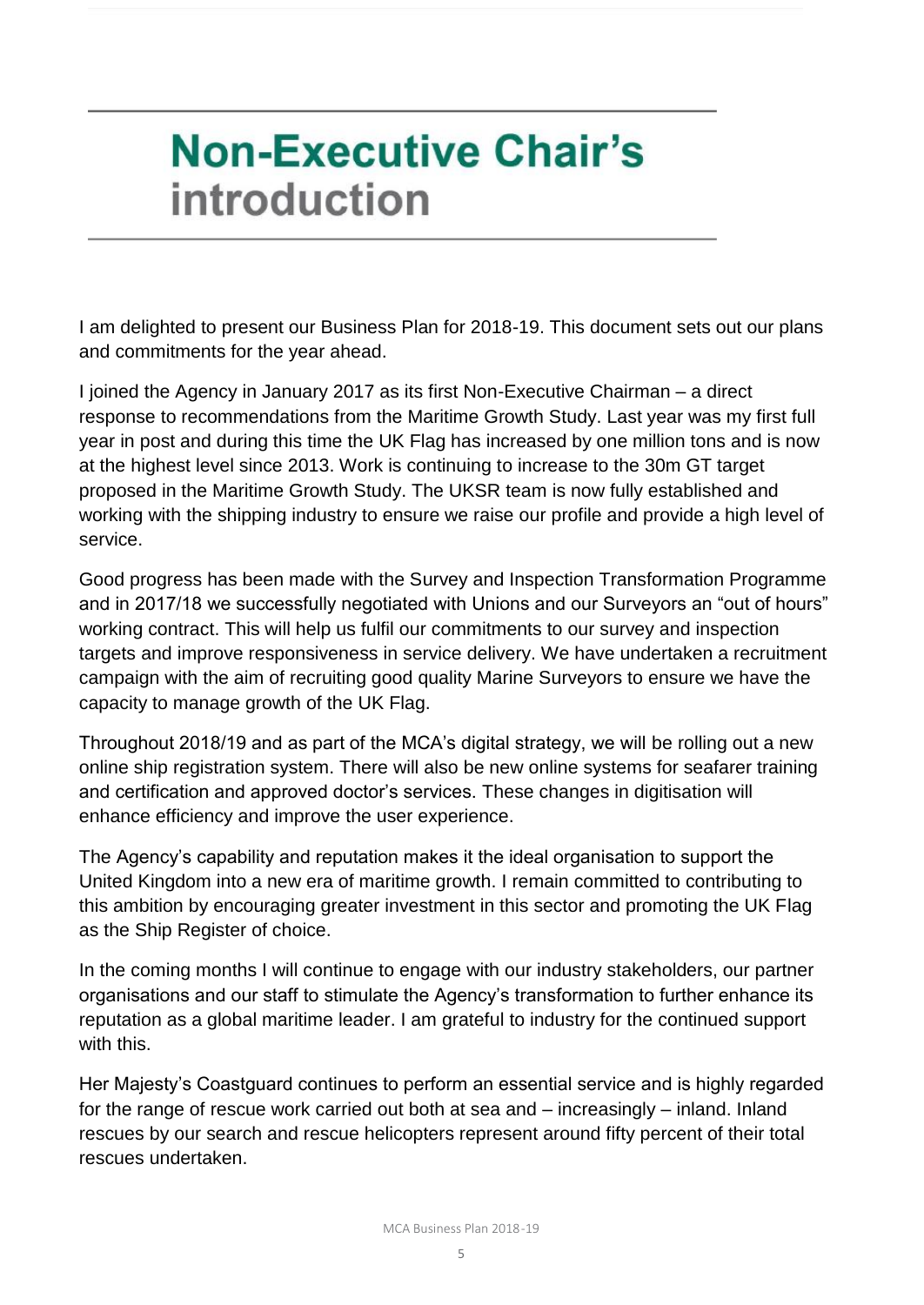In the coming year plans for a replacement Radio Network for the Coastguard will be a major project, as will the work on the future strategy for the provision of aviation services.

A number of projects will be undertaken in 2018 looking at possible commercial opportunities to utilise the knowledge and skills within the MCA.

As always, the commitment of our staff to our current and future success is key and we have introduced a number of programmes to support and develop their skills. I am grateful to the Directors and their staff for their hard work and support over the past year and I look forward to meeting the challenges of this Business Plan as we take the Agency further onward together.

Michael Parker

Non-Executive Chairman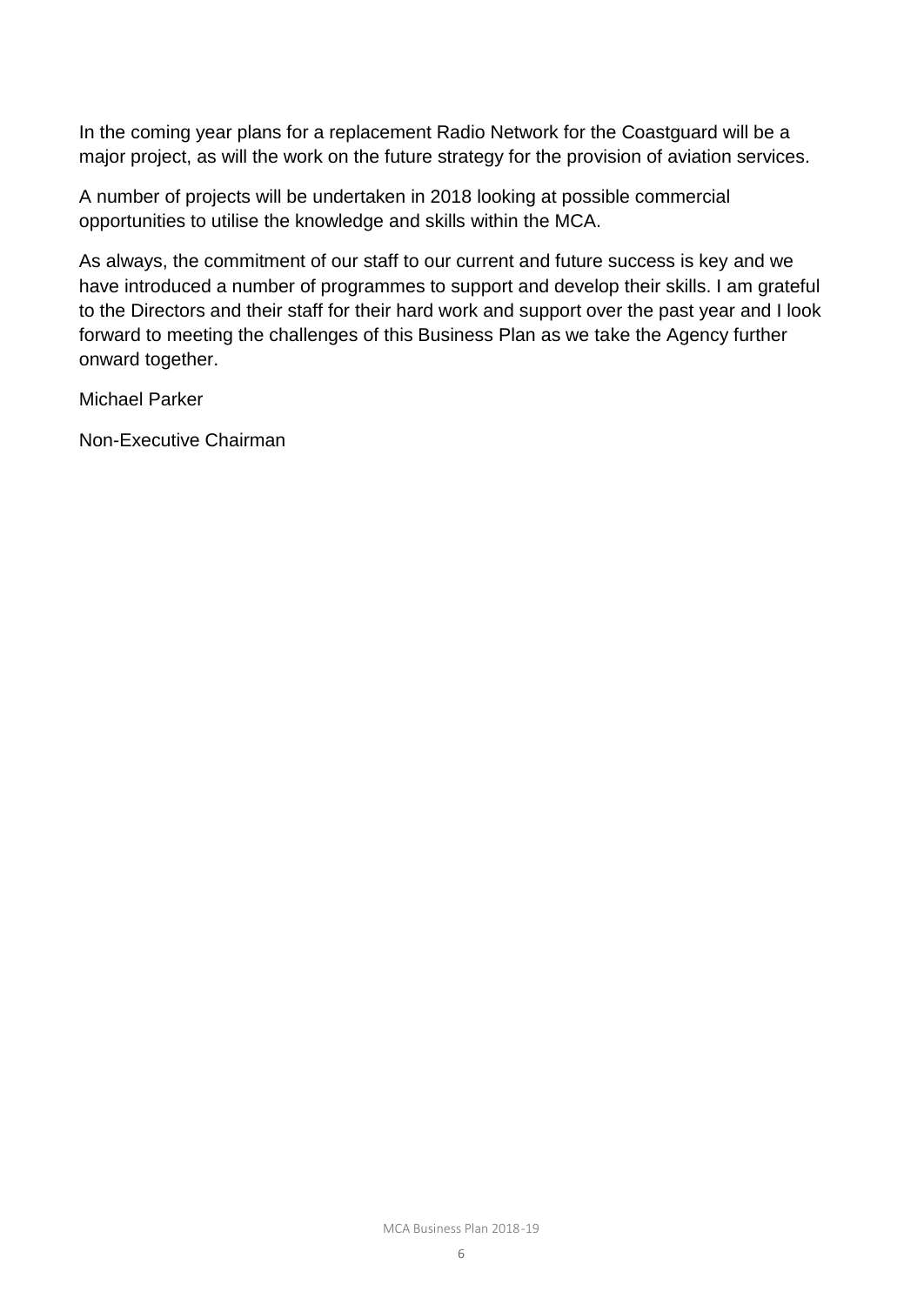# **Chief Executive's** foreword

Over the last year, the MCA has worked to improve our commercial credentials and relationships. Our stakeholders demanded a positive change from us, and we are rising to that challenge. We have developed a marketing strategy to attract quality ships and owners to the UK Flag, and last year the UK Ship Register grew to over 16m gross tonnes:- the 5<sup>th</sup> largest in Europe. This Business Plan sets an ambitious target to add a further 14m gross tonnage by 2023. We will only achieve that by being more commercially attractive and more responsive to our customers. Building on our existing skills base, our new in-take of Marine Surveyors will have a strong customer ethos and the drive to forge strong partnerships with our clients. Customer service excellence will be even more important as we prepare the ground for the UK's withdrawal from the European Union.

The transition to our new, UK-wide search and rescue helicopter capability is complete, and our attention is now turning beyond the benefits of that programme to a broader agenda for delivering the Government's aviation services more smartly and efficiently. The UK Search and Rescue Second Generation (UKSAR2G) programme is in place, with a particular focus on innovation and collaboration. We aim to become the best value-formoney provider of civilian aviation services in Government.

The Coastguard Rescue Service (CRS) already delivers outstanding support for our local communities. Our 3500 volunteers, led and supported by over one hundred professional Coastguard Officers, are now increasing their ability to tackle new challenges, including national flood response and drowning prevention work. Their training and technical rescue equipment are first in class. Coastal rescue operations are ably supported by the network of Coastguard Operations Centres, including the National Maritime Operations Centre (NMOC), which are reaping the benefits of their major upgrading and modernisation programme of 2012-2015.

We have great people in the MCA, who are right to have high expectations of their leadership. I was gratified to see our overall staff engagement score increase to 65% in our People Survey results in 2017, identifying the MCA as a high performing Civil Service organistion. We aim to boost that to 68% by 2020. We have adopted other targets designed to support a more inclusive and motivated workforce. In particular, we want to see more women employed at senior levels, and more colleagues from black and minority ethnic (BAME) backgrounds to widen our talent pool. We are also committed to successfully meeting the silver level of the Investors In People (IIP) Standard.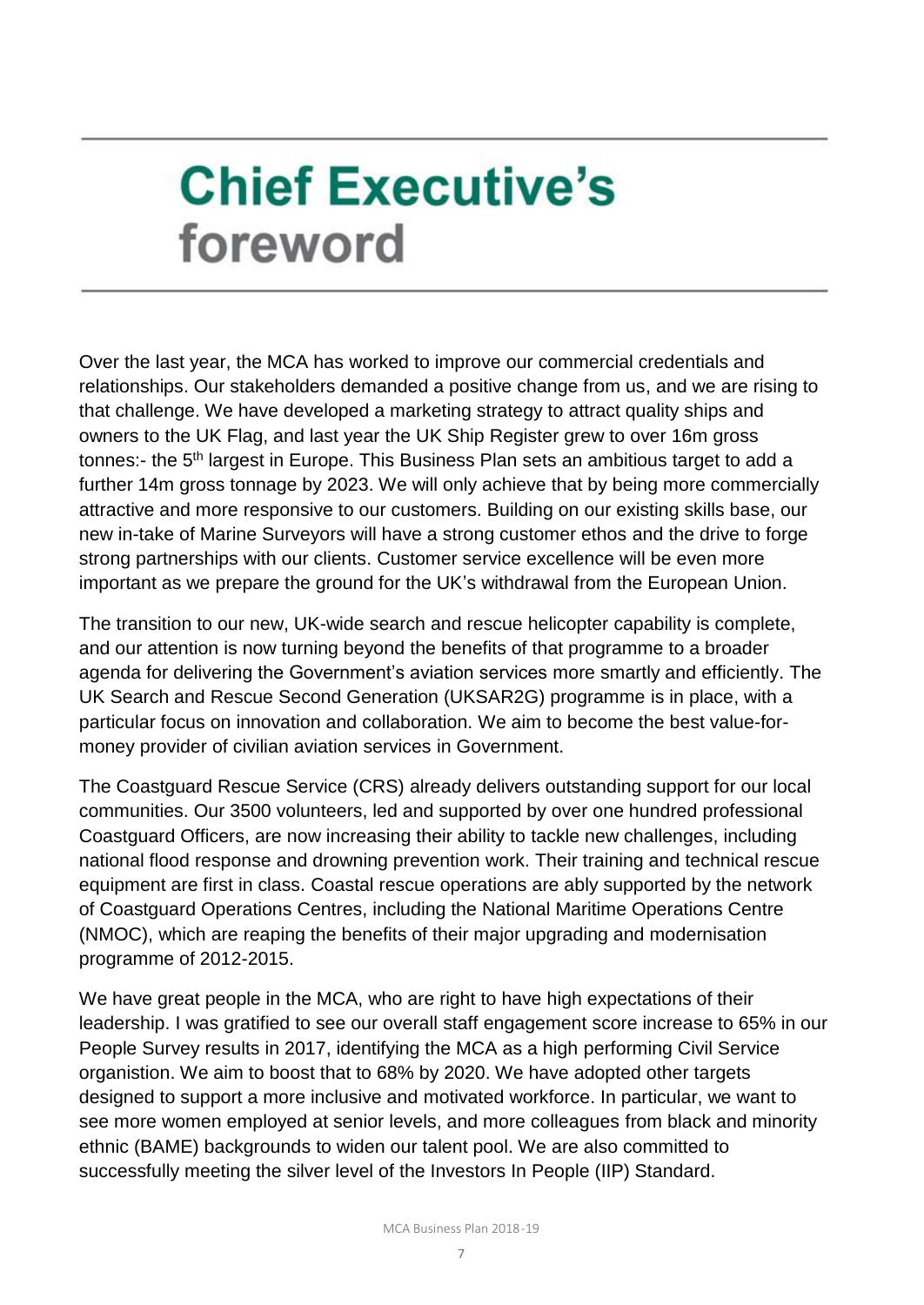We have re-evaluated progress in introducing customer-facing services and are determined that seafarer documentation, approved doctors' and ship registration services will become available in the next 12 months. 2017 saw the announcement that our current mission-critical Radio Network Infrastructure will need to be replaced. We will let a contract for a replacement system by February 2019.

This Business Plan sets a challenging agenda for improving services for our customers, whilst also making the MCA a more fulfilling place to work for our people. That combination will help deliver our vision to become the best maritime safety organisation in the world.

Sir Alan Massey

Chief Executive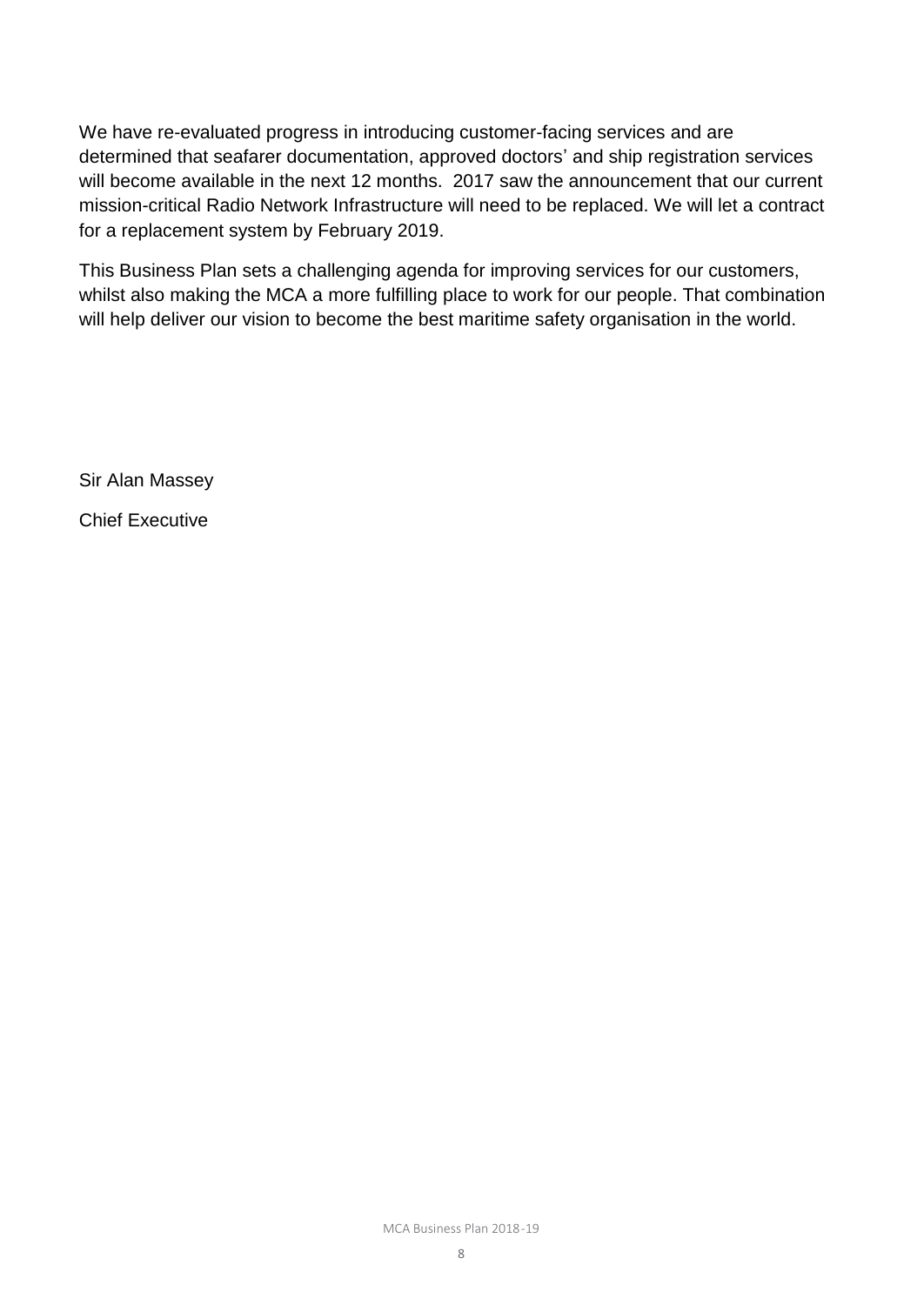## Who we are and what we do

# 01

### **Maritime & Coastguard Agency**

- **1.1** The Maritime & Coastguard Agency (MCA) is an Executive Agency of the Department for Transport (DfT).
- **1.2** We produce legislation and guidance and provide certification to ships and seafarers. Through our survey and inspection regime, we enforce standards for ship safety, security, pollution prevention and seafarer health, safety and welfare for seafarers.
- **1.3** We provide a national 24-hour maritime and coastal search and rescue (SAR) emergency response service throughout the UK.
- **1.4** We promote maritime standards, encourage economic growth and minimise the maritime sector's environmental impact.
- **1.5** Our vision is to be the best maritime safety organisation in the world, delivering safer lives, safer ships, and cleaner seas. Our values are safety, professionalism, trust and respect.

### **Why our work matters**

- **1.6** As part of the wider DfT objectives, the MCA contribute to boosting economic growth and opportunity, improving journeys delivering safe, secure and sustainable transport, promoting a culture of efficiency, and building a one nation Britain. The MCA fulfils an essential safety role across the United Kingdom's maritime environment.
	- HM Coastguard responded to more than 22,500 incidents in 2017;
	- Our Marine Surveyors carried out 2,732 inspections and 3,467 surveys on UK ships; and 1,095 port state control inspections on foreign flag ships which led to 34 detentions;
	- Britain has over 11,000 miles of coastline, enjoying over 200 million tourist visits each year and against this background the MCA fulfils an essential safety role across the United Kingdom's maritime environment;
	- In 2016-17, there were 5,700 fishing vessels and almost 12,000 fishermen.
- **1.7** It is economically vital for Britain to nurture a successful maritime industry.
	- Our Ship Register is the 5th largest in Europe, of over 16m gross tons;
	- We rely on shipping for 95% of exports and imports, including 40% of our food and at least a quarter of our energy. Shipping is estimated to be worth £12.5 billion to our economy;
	- The wider maritime sector contributes £14.5 billion and 186,000 jobs.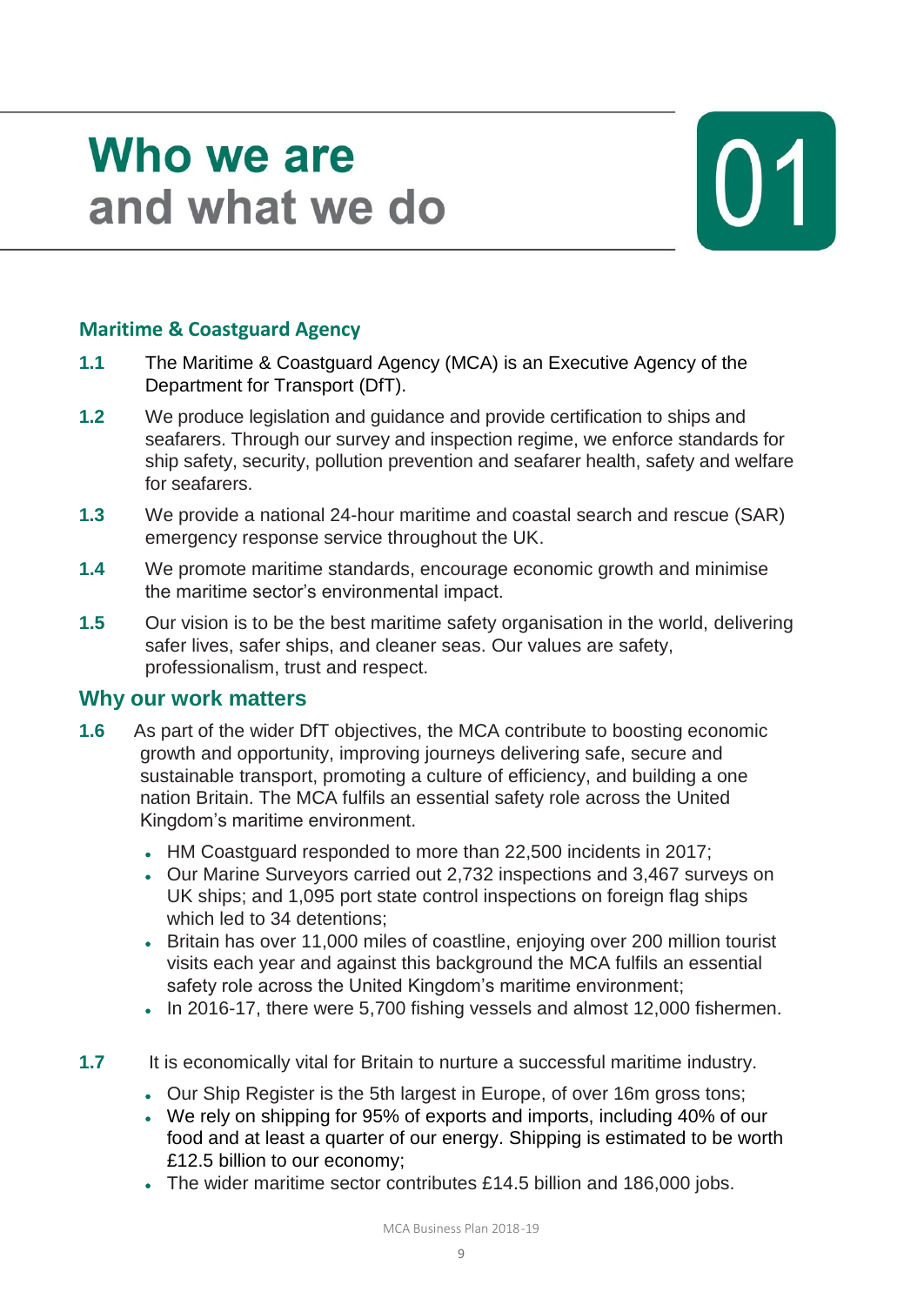- **1.8** We are responsible for the UK's implementation of the following major international maritime conventions:
	- The International Convention of the High Seas, 1958, article 12;
	- Safety of Life at Sea (SOLAS), 1974, and Protocol, 1988;
	- International Regulations for Preventing Collisions at Sea (COLREGs), 1972;
	- Standards of training, certification and watch-keeping for Seafarers 1978 (STCW), as amended;
	- The International Convention on Maritime Search and Rescue, 1979;
	- Prevention of Pollution from Ships (MARPOL), 1973, and Protocol, 1978;
	- Load Lines, 1966, and Protocol of 1988;
	- Maritime Labour Convention (MLC), 2006 and
	- International Convention on the control of harmful Anti-Fouling Systems on Ships (AFS) 2001.
- **1.9** Our core responsibilities are:
	- co-ordinating a 24-hour search and rescue service by Her Majesty's Coastguard and all search and rescue helicopter operations throughout the UK;
	- acting as lead authority and Category 1 responder for maritime emergencies under the Civil Contingencies Act 2004;
	- maritime pollution prevention and response and the monitoring of vessel movement within UK waters;
	- endeavouring to ensure continuous availability of a team of professional Marine Casualty Officers to support the Secretary of State's Representative (SOSREP) for Maritime Salvage and Intervention when required.
	- promoting and administering the UK Ship Register;
	- promoting and enforcing compliance, whilst working to ensure legislation is proportionate for UK business;
	- undertaking survey and inspection of UK ships;
	- checking the safety and quality of ships and welfare certification and training of seafarers operating under the Red Ensign;
	- promoting the Red Ensign Group of Shipping Registers as high quality, business-friendly flags;
	- providing an audit and assurance service for shipping registers in the Red Ensign Group;
	- certificating independent survey organisations; and
	- working with the Department for Transport on policy advice for Ministers.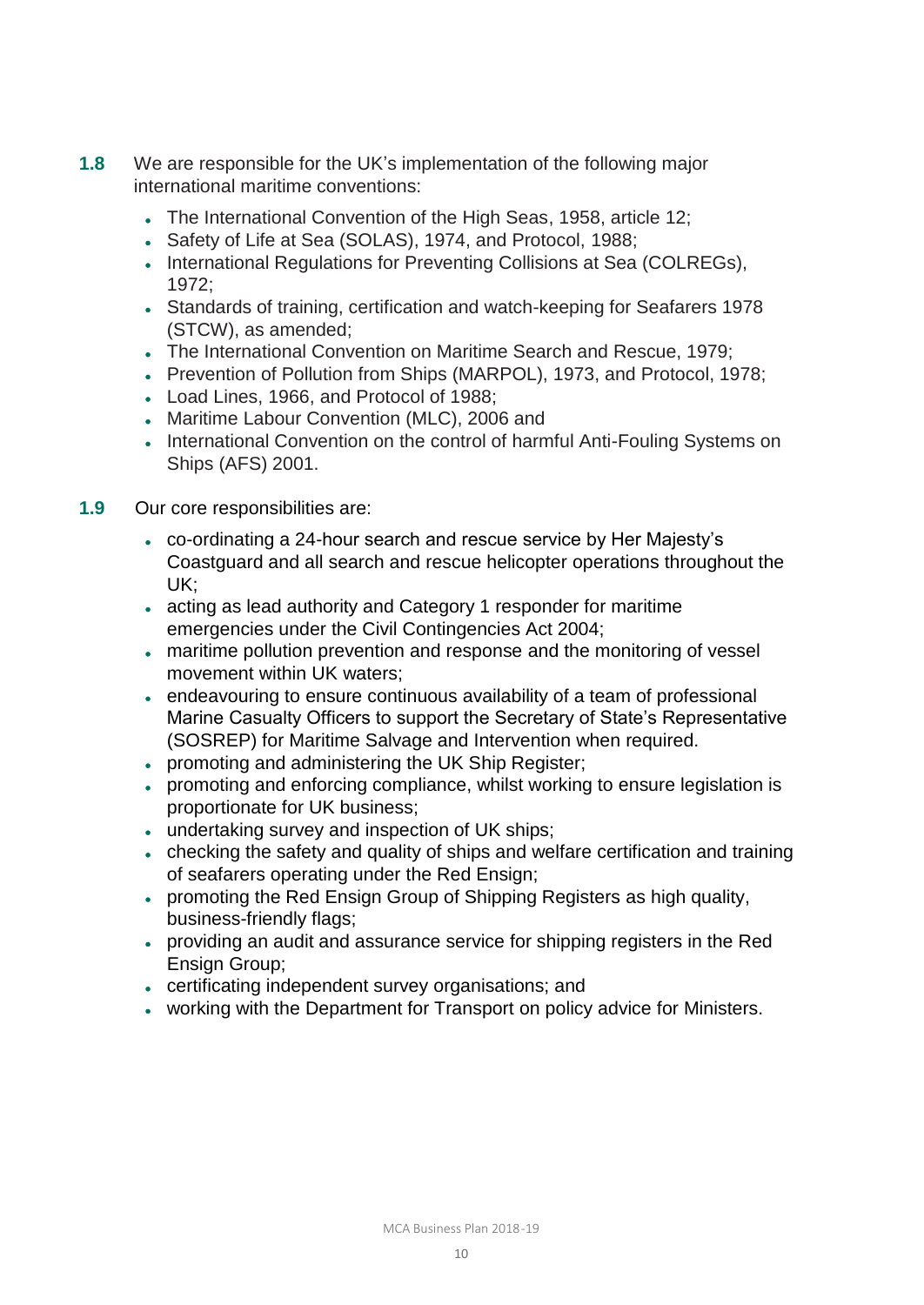### **Delivering for customers and the public**

- **1.10** The MCA has and continues to undertake changes to create a greater focus on becoming more commercial and efficient. This will offer greater flexibility, commercial responsiveness and an ability to build stronger customer-centric relationships. Whilst we have learnt lessons from studies such as the Maritime Growth Study and are committed to responding to the recommendations agreed following the Growth Study review, we also turn our attention to the future. The MCA will work with DfT, to develop Maritime 2050 in collaboration with the maritime industry and other interested external stakeholders on the objectives and priorities on how to maintain British maritime success. To provide additional impetus to this work we are developing a UKSR strategy that will enable us to grow the flag by carrying out focused marketing activities to attract quality ships and quality owners.
- **1.11** If the UK is to compete, it must have a strong and effective survey and inspection regime to support safety, security and the protection of the marine environment.
- **1.12** We will inspect foreign registered ships visiting UK ports by means of a riskbased Port State Control inspection regime. We will survey and inspect UK ships in line with international maritime conventions. We will encourage operators to maintain high quality vessels with consistent safety records. We will inspect UK ships where concerns have been identified.
- **1.13** We will manage the risk of international terrorism affecting the UK or its interests, due to attacks against ships. We will check compliance with the International Ship and Port Facility Security (ISPS) Code by verifications on UKregistered ships and inspections of targeted foreign ships visiting UK ports under Port State Control.
- **1.14** Seafarers using our certification services can expect applications to be actioned within an agreed timescale. We will work with shipping companies and nautical colleges to prioritise applications. We will ask our seafarer customers how we are doing and act on what they tell us. We will also improve our technology to deliver better customer service.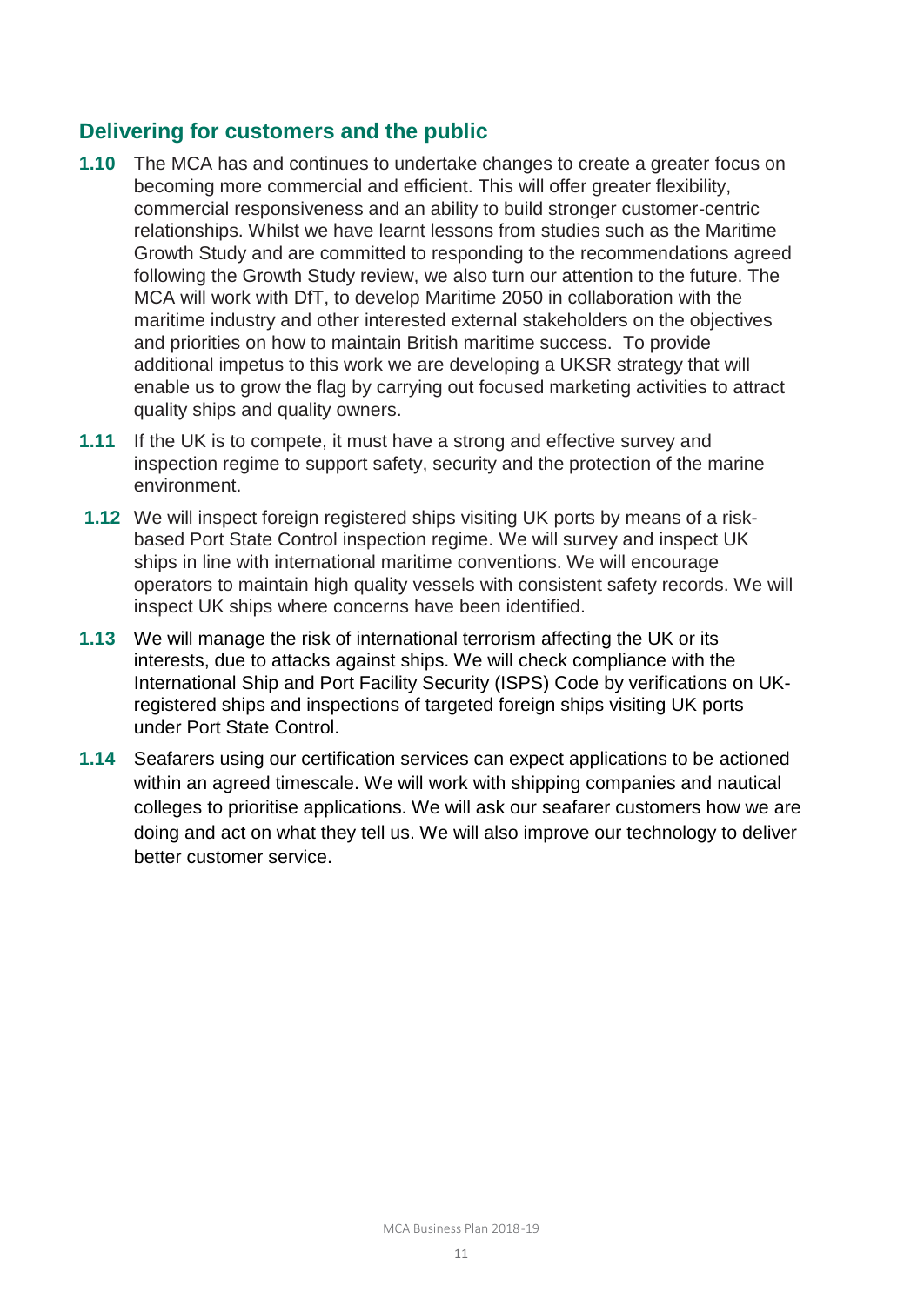- **1.15** At the international level, we will work alongside the Department for Transport and with the input of other Government departments to represent the UK's interests at the International Maritime Organization (IMO), at other relevant United Nations bodies and within the European Union. We will use both formal and informal consultation to develop new international requirements and proposals. Our key priorities for 2018-2019 are:
	- Further development of mechanisms needed to achieve the limitation or reduction of CO2 emissions from international shipping
	- Further technical and operational measures for enhancing the energy efficiency of international shipping
	- Revised guidance relating to the prevention of piracy and armed robbery to reflect emerging trends and behaviour patterns
	- Regulatory scoping exercise for the use of Maritime Autonomous Surface Ships (MASS)
	- Mandatory instrument and/or provisions addressing safety standards for the carriage of more than 12 industrial personnel on board vessels engaged on international voyages.
- **1.16** Domestically, we will engage collaboratively with key stakeholders on the development of safety and technical policies and standards.
- **1.17** HM Coastguard's national SAR network, comprised of the National Maritime Operations Centre and other Coastguard Operations Centres, will provide:
	- search and rescue coordination;
	- vessel traffic monitoring (VTM);
	- counter pollution response;
	- maritime safety information;
	- accident and disaster response; and
	- support to maritime security.
- **1.18** Following the transfer from the RAF of responsibility for the detection and handling of emergency distress beacons, we will upgrade the Mission Control Centre (MCC) system that underpins this work. This will enable the MCC to receive signals from the new MEOSAR satellites that support the global emergency beacon system administered by COSPAS SARSAT.
- **1.19** With the transition to the SAR(H) programme now completed, our attention will switch to a post-implementation review and the benefits realised. We will consider how to best use existing and new technologies to deliver aviation services. A pan-Government aerial surveillance solution will be sourced and implemented by the MCA this year. The UK Search and Rescue Second Generation (UKSAR2G) programme has started with innovation and collaboration as its central themes. Our vision for aviation is to be the best value-for-money provider of civilian Government aviation services.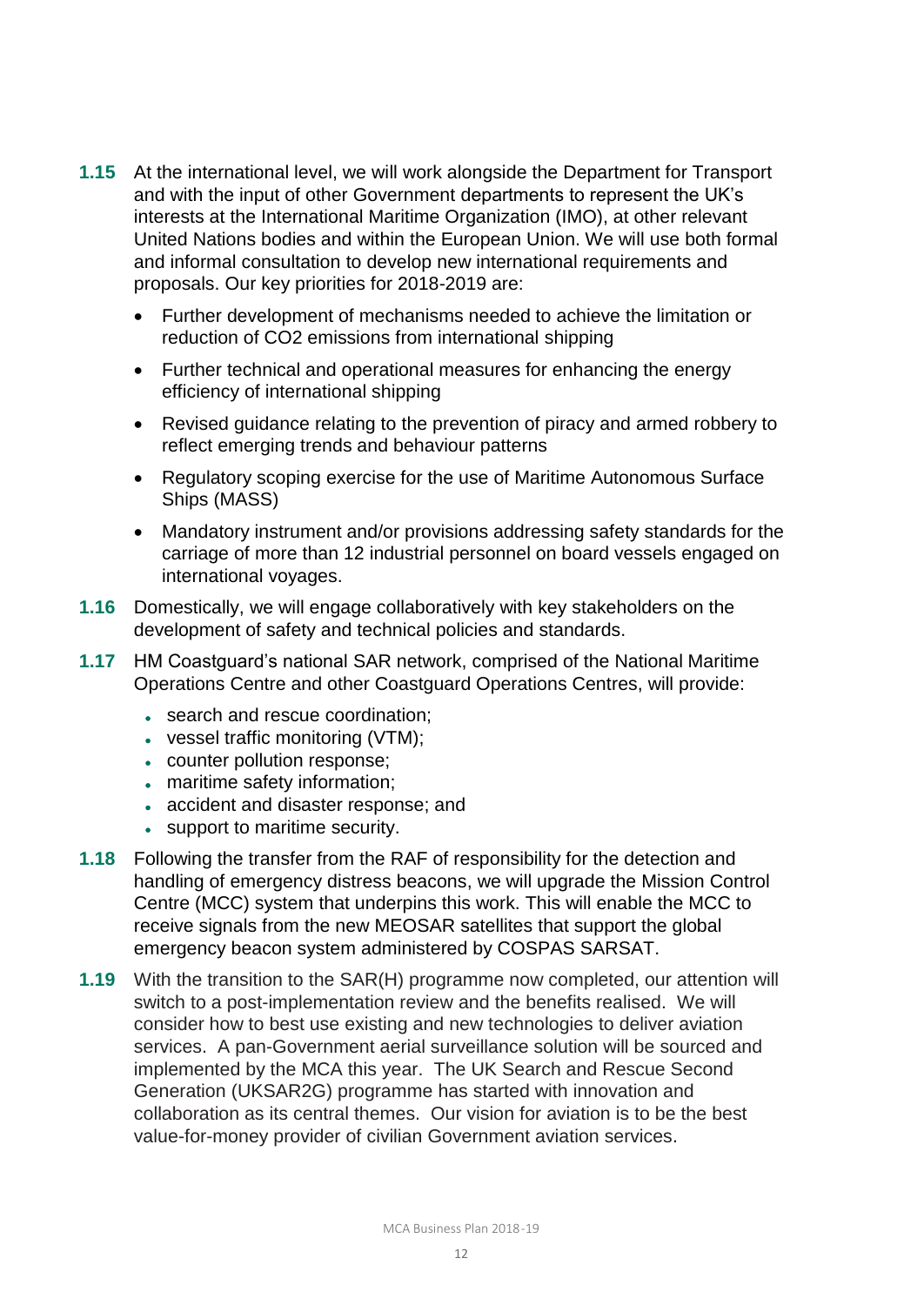- **1.20** We encourage people from across their communities to volunteer for the Coastguard Rescue Service. We will be investing to deliver more effective alerting, tasking and responding for our 3,500 volunteer Coastguard Rescue Officers, as well as proactive recruiting to fill vacancies. Our technical rescue equipment is first in class, and we are now expanding our capabilities to support National Flood Response.
- **1.21** We will enhance our commercial responsiveness with increased customer focus and the flexibility to meet the demands of industry. We will recover costs from users of our services where appropriate and explore commercial opportunities to generate revenue, so that taxpayers receive value for money.
- **1.22** We value working relationships with the Devolved Administrations of the United Kingdom and will keep them informed of our work. A memorandum of understanding (MoU) sets out how we consult with Scottish government ministers about the Agency's strategic priorities in Scotland.
- **1.23** Following the national exercises Dragon, Grey Seal and SHEN, we will review the results and apply the lessons learned. More widely we will lead the selection of a new national contractor to manage the national equipment and dispersant stockpiles and to deploy the capabilities where needed. They will introduce the newly developed UK Oil Spill Responder Standard, supported by the Nautical Institute and the Offshore Petroleum Regulator for Environment and Decommissioning. This will enable closer oversight and monitoring of both UK Accreditation bodies and the commercial responder organisations.
- **1.24** We will support the next phase of the Implementation of IMO Instruments Code work, focusing on pollution prevention, preparedness and response within the UK's Overseas Territories. We will continue to work closely with UK Port and Harbour Authorities to ensure that their contingency planning for marine pollution response remains effective, sustain our delivery training in oil spill response to the UK's Local Authorities and sustain the commitment to timely and effective marine response within the UK EEZ.
- **1.24** We will promote safe navigation in ways that include:
	- UK Civil Hydrography Programme;
	- UK Marine Weather Service (including the Shipping Forecast) and NAVTEX;
	- SafeSeaNet vessel traffic reporting;
	- Port Marine Safety Code health-checks;
	- Vessel traffic service (VTS) audits & training accreditation;
	- Advice to the devolved marine licensing authorities;
	- Oversight of the maritime radio spectrum, standards and systems.
- **1.25** We are enhancing our understanding of the role, impact and technologies associated with smart shipping and unmanned systems. We will support the associated revision of relevant domestic and international regulation, as well as identifying benefits to the Agency.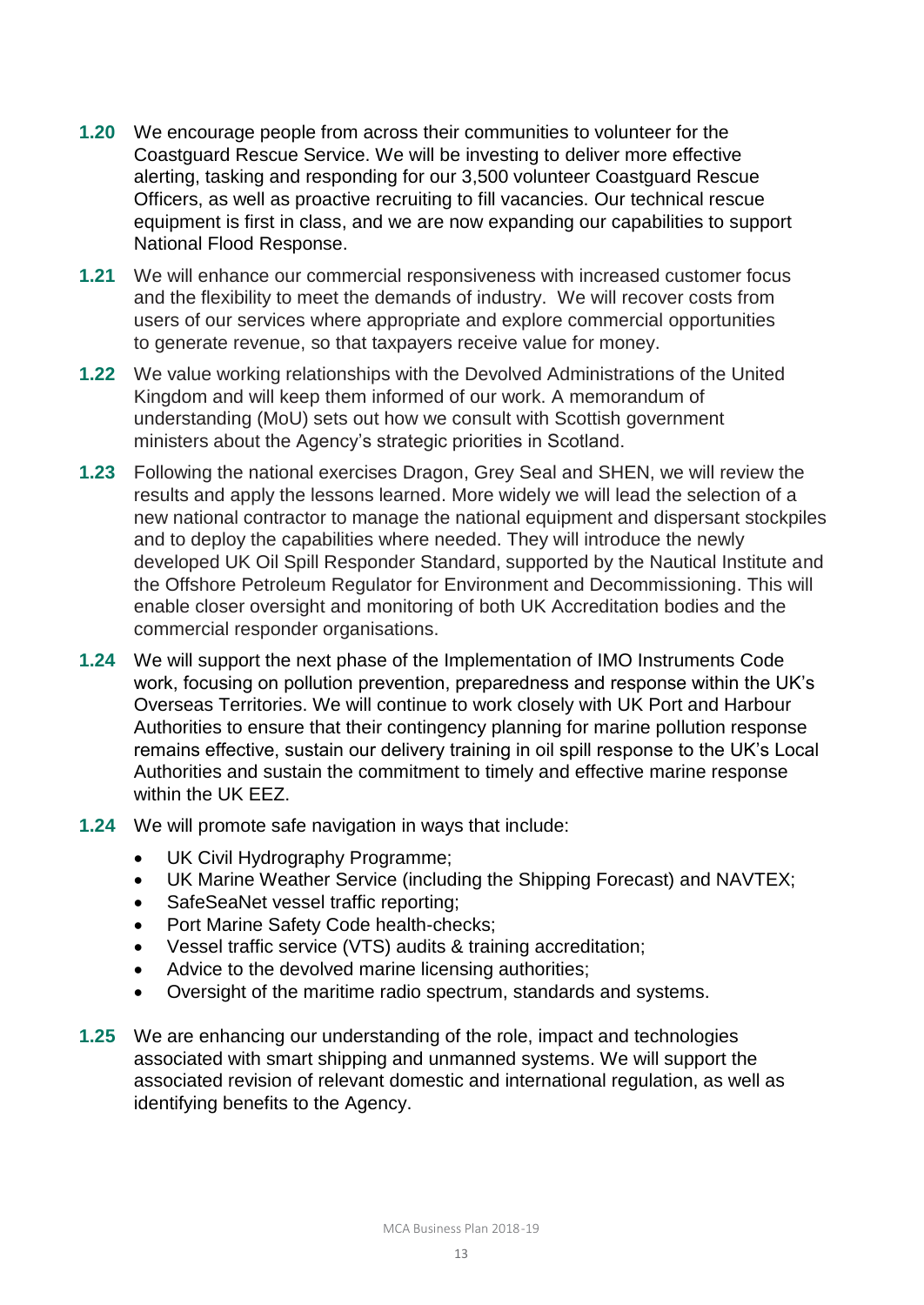- **1.26** EU Exit presents an unprecedented opportunity to shape our own future. The UK and the EU have a common interest in our citizens and businesses continuing to benefit from the opportunities created by an increasingly connected world. As such, we are seeking a future partnership that will allow the continuation and enhancement of connectivity for transport operators and users, while maintaining high levels of safety, security and environmental protection. Nevertheless, we must take the responsible approach and prepare for all outcomes. The MCA is playing a key role in these preparations, from both a planning and implementation perspective. In order to ensure that functions and processes across maritime are effective post-Exit, new and revised legislative frameworks are required. The Agency is working closely with partners in Whitehall to identify and implement agreed solutions.
- **1.27** We continue to face a dynamic environment whereby our workload has increased through growth of our Agency. Meeting this demand puts pressure on our manpower resources but we continue to apply strict discipline to our personnel numbers and ensure that they are managed in accordance with HM Government spending rules. We are committed to making the best use of our resources; our efficiency planning ensures that we are identifying and realising efficiencies that improve the effectiveness of our services.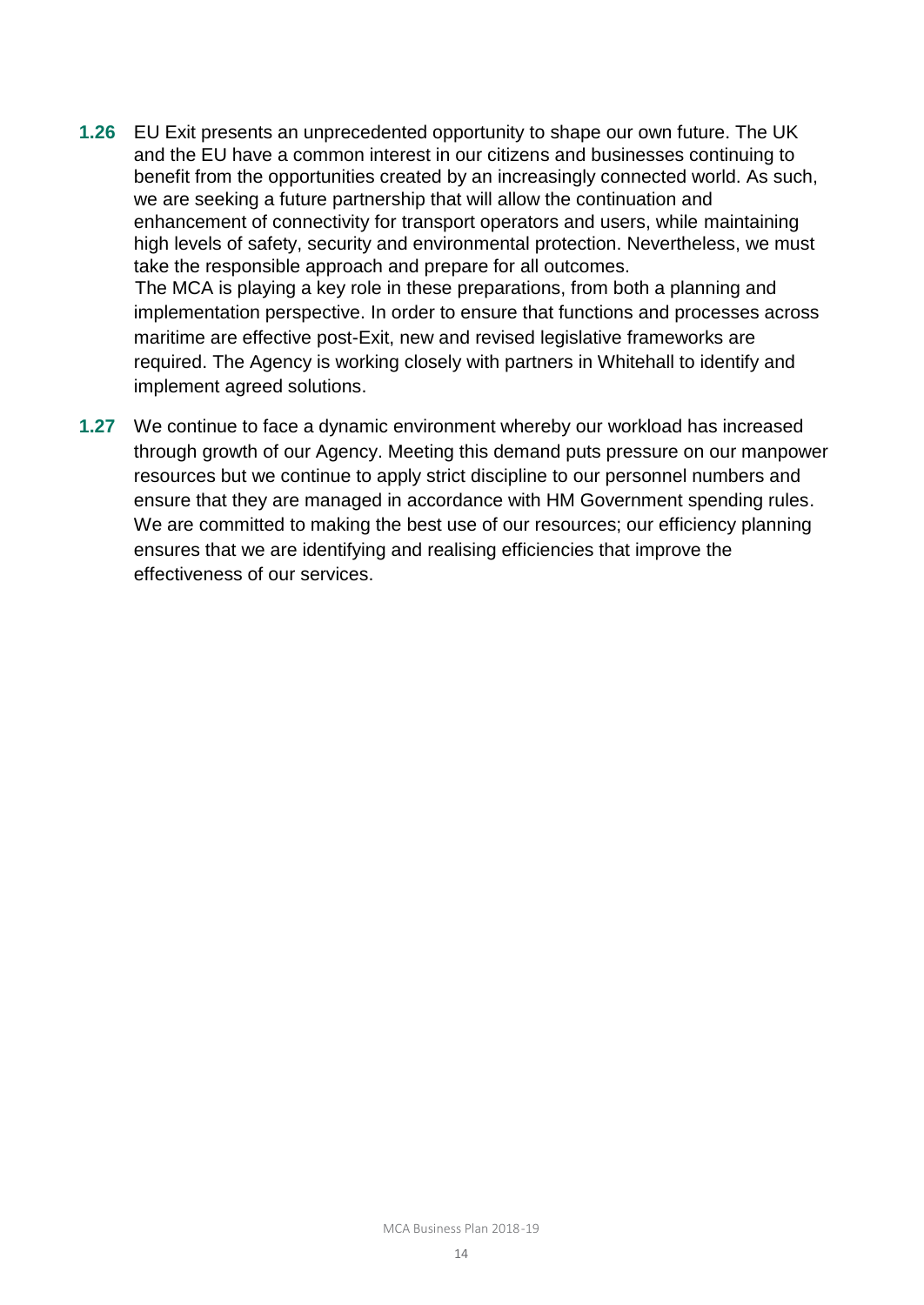## **Plans for** 2018 to 2019

# $|02|$

We will measure our progress using the following Key Performance Indicators.

| <b>Category</b>                | <b>MCA measure</b>                                                                                                                                                                                                                                                                                                                                                                                            | 2018/19             |
|--------------------------------|---------------------------------------------------------------------------------------------------------------------------------------------------------------------------------------------------------------------------------------------------------------------------------------------------------------------------------------------------------------------------------------------------------------|---------------------|
| <b>MCA Digital</b><br>Strategy | Transitioning to digital technology, we will improve the way we deliver<br>a range of our services. This year we will provide online access to our<br>customers in the following areas:                                                                                                                                                                                                                       |                     |
|                                | 1. A new online ship registration system (WAVES) will be introduced<br>by                                                                                                                                                                                                                                                                                                                                     | 30 June 2018        |
|                                | Following a series of incremental releases throughout the year,<br>2.<br>services for seafarer training and certification (SRS) and approved<br>doctor's services (ADIS) will be available to customers by<br>December 2018, with final system improvements and<br>enhancements complete by March 2019                                                                                                        | 31 December<br>2018 |
|                                | 3.<br>The mission-critical Radio Network Infrastructure Replacement<br>contract will be let by                                                                                                                                                                                                                                                                                                                | 28 February 2019    |
| <b>Our services</b>            | <b>Search and Rescue</b><br>Our Maritime and Aeronautical Controllers will review all missions in<br>the distress and alert phase, assess their response, provide guidance<br>where it is needed, and make sure that a mission coordinator is<br>assigned to all distress and alert incidents within 30 minutes of the<br>start of the incident, in line with the relevant standard operating<br>procedure in | 90% of all cases    |
|                                | We will review 10% of incidents to which the national SAR network<br>has responded to assess out compliance with Mission Conduct<br>protocols and the effectiveness of outcomes. We will also seek<br>feedback from stakeholders and learn any appropriate lessons for<br>future operations                                                                                                                   | 10% of incidents    |
|                                | The technical availability of the national SAR network will be at least                                                                                                                                                                                                                                                                                                                                       | 98% of the time     |
|                                | SAR Helicopters will be available to launch from each base location<br>for at least                                                                                                                                                                                                                                                                                                                           | 98% of the time     |
|                                |                                                                                                                                                                                                                                                                                                                                                                                                               |                     |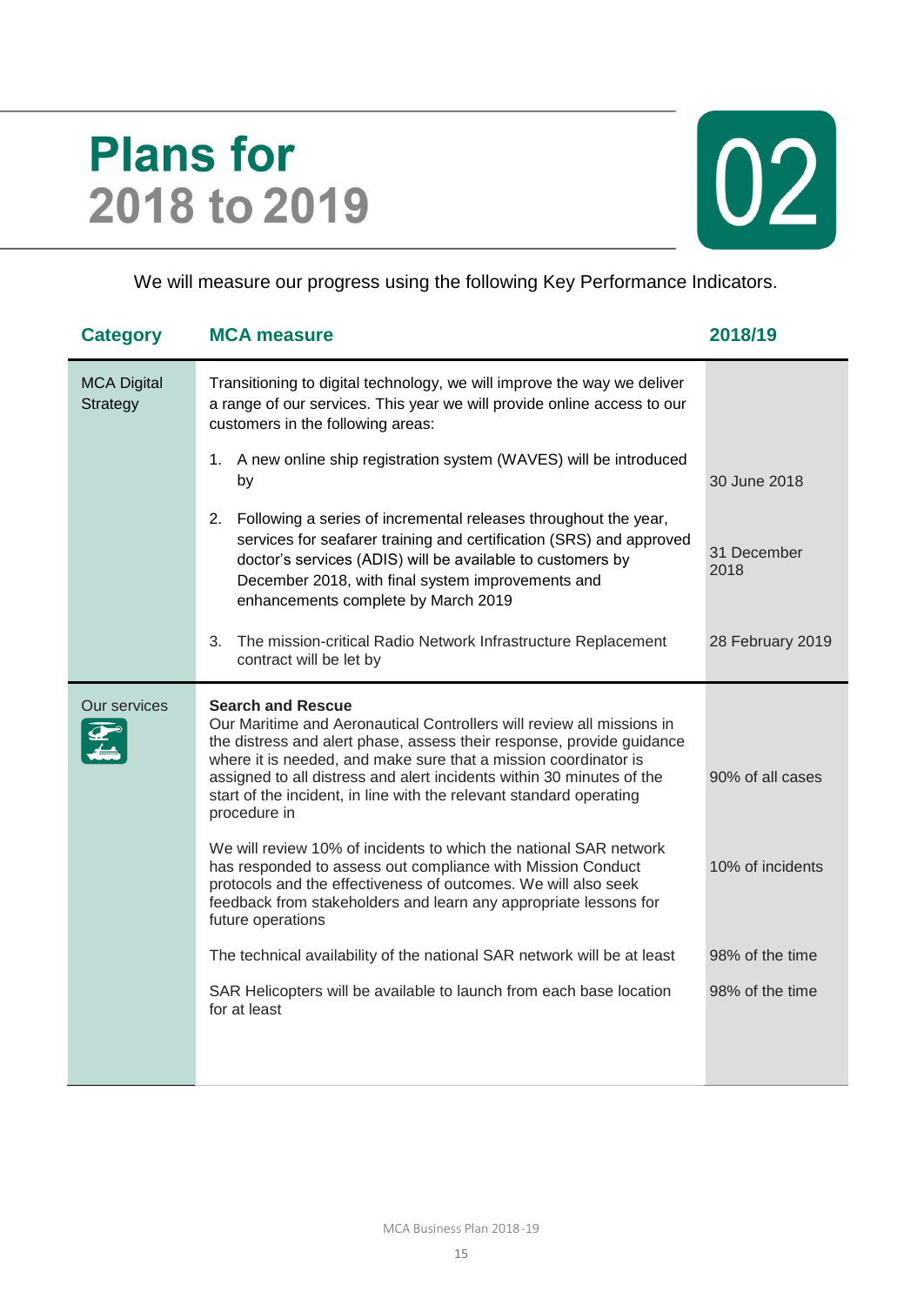|                     | <b>Aviation</b>                                                                                                                                                                                                                                                                                   |                                                          |
|---------------------|---------------------------------------------------------------------------------------------------------------------------------------------------------------------------------------------------------------------------------------------------------------------------------------------------|----------------------------------------------------------|
|                     | Post Implementation Review of SAR(H). We will review the outputs of<br>SAR(H) to inform the successor programme by                                                                                                                                                                                | 31 December<br>2018                                      |
|                     | Pan-Government Aerial Surveillance. We will let a five-year pan-<br>Government aerial surveillance contract by                                                                                                                                                                                    | 31 December<br>2018                                      |
|                     | Specialist aviation development. We will introduce new Boeing 737<br>aircraft to provide counter pollution spray services by                                                                                                                                                                      | 31 May 2018                                              |
| <b>Our services</b> | <b>UK Ship Register</b><br>Focus UK Ship Register (UKSR) marketing on quality owners and<br>quality vessels so that the average age of 90% of the internationally<br>trading UK flag ships greater than 500 Gross Tonnage is<br>We will use our professional knowledge and expertise to implement | 10 years or less                                         |
|                     | recommendations of the Maritime Growth Study to promote the UK<br>Ship Register brand, deliver enhanced customer service and<br>significantly grow the fleet towards 30m GT                                                                                                                       | by 2023                                                  |
|                     | In order to achieve the increase of 30m GT, we would expect to see a<br>growth of 1.9m GT by                                                                                                                                                                                                      | 31 March 2019                                            |
|                     | <b>Pollution Incident response</b> – Counter Pollution and Salvage Officer<br>engaged in incident response within 10 minutes of activation and,<br>where appropriate, other specialist counter pollution support<br>personnel engage within 30 minutes of incident activation in at least         | 95% of cases                                             |
|                     | To demonstrate that the UK operates a quality flag and therefore<br>reduce the frequency of inspections of UK flagged vessels by other<br>flag states we will deliver UK Flag State performance that ensures a<br>position at the top end of the Paris MOU White list                             | Positioned in the<br>upper quartile of<br>the White List |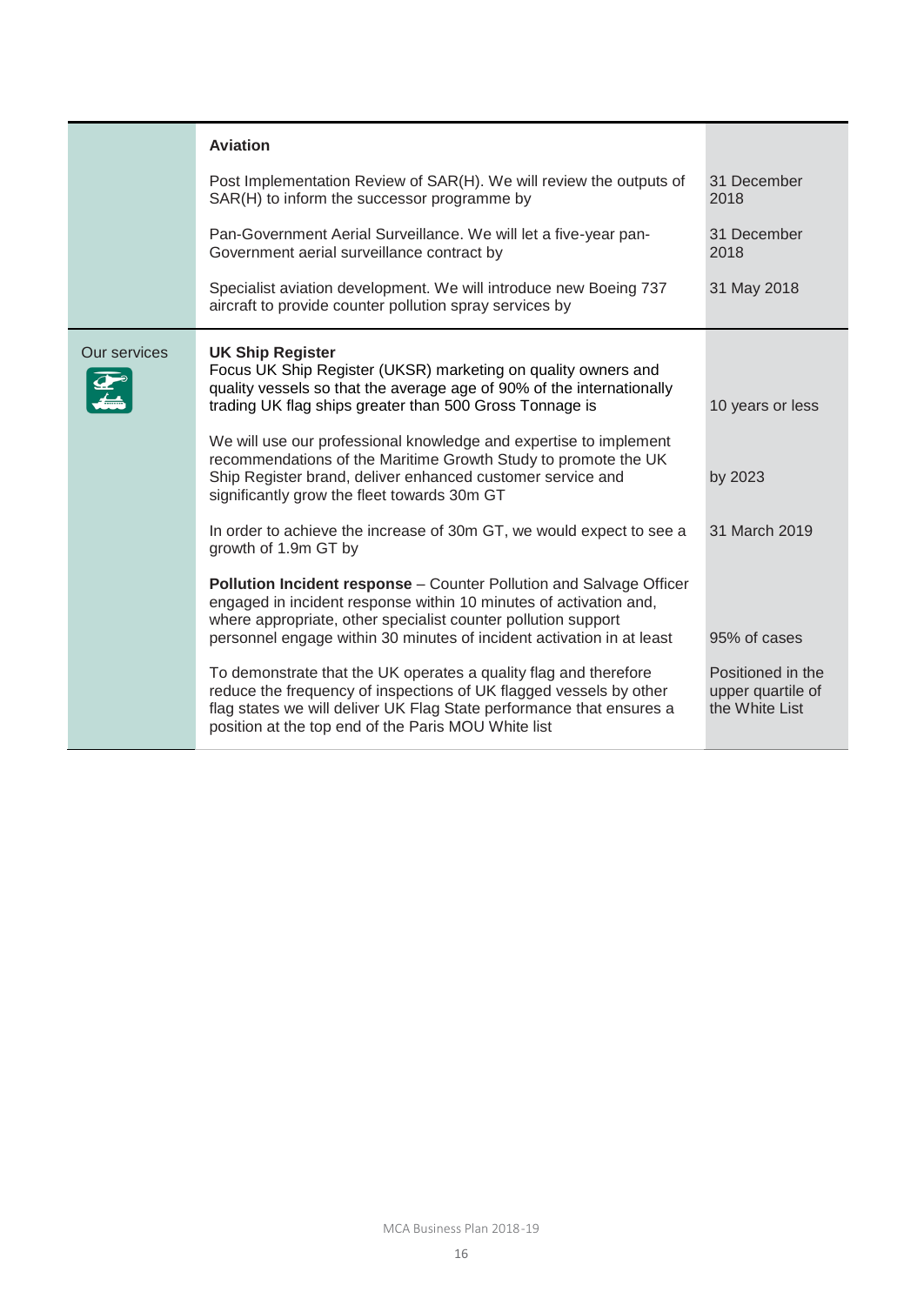| <b>Changing our</b><br><b>Agency</b> | <b>Survey and Inspection Transformation (S&amp;IT) Programme:</b><br>We will successfully implement the following milestones contributing<br>to the UKSR Growth Agenda:                                                                                                                                                                                                                                                                                                                |                     |
|--------------------------------------|----------------------------------------------------------------------------------------------------------------------------------------------------------------------------------------------------------------------------------------------------------------------------------------------------------------------------------------------------------------------------------------------------------------------------------------------------------------------------------------|---------------------|
|                                      | 1. We will deliver the S&IT programme's estate transformation in<br>line with Government estate objectives by closing of Marine<br>Offices at Harwich and Orpington by                                                                                                                                                                                                                                                                                                                 | 31 October 2018     |
|                                      | The Norwich Marine Office will be closed, and the<br>rationalisation of offices will then be complete by                                                                                                                                                                                                                                                                                                                                                                               | 31 March 2019       |
|                                      | 2. We will deliver the tools to measure customer feedback and<br>create a baseline for measuring customer satisfaction by                                                                                                                                                                                                                                                                                                                                                              | 31 December<br>2018 |
|                                      | 3. Phase 2 of the SITP recruitment process will be completed by                                                                                                                                                                                                                                                                                                                                                                                                                        | 31 March 2019       |
|                                      | To meet the European Directive requirement for Port State<br>4.<br>Control, designed to check the safety of foreign flagged ships<br>calling in UK ports. We will inspect sufficient ships arriving in<br>UK waters to meet our inspection share target of 1590,<br>inspect at least 95% of all Priority I high risk ship arrivals<br>inspect, 90% of all Priority I non-high-risk ship arrivals and at<br>least 70% of all Priority I arrivals calling at UK ports and<br>anchorages. | 31 December<br>2018 |
|                                      | 5. To demonstrate that we are fulfilling our statutory obligations<br>under the STCW Convention and improve customer service to<br>seafarers we will undertake 4750 STCW oral exams. We will<br>ensure that for 95% of oral exam candidates we will offer an<br>exam at an MCA venue within 21 days from request                                                                                                                                                                       | 31 March 2019       |
|                                      | 6.<br>In order to ensure the safety of the travelling public and those<br>working on UK Fishing Vessels we will undertake 230<br>domestic passenger ship inspections and 1083 fishing vessel<br>inspections                                                                                                                                                                                                                                                                            | 31 March 2019       |
|                                      | 7. In collaboration with industry, in particular the Fishing Industry<br>Safety Group (FISG), the MCA will work towards delivering<br>the objective of eliminating all preventable fatalities to<br>fishermen by 2027, and establish a downward trend in the<br>number of fishing vessels accidents by                                                                                                                                                                                 | 31 December<br>2020 |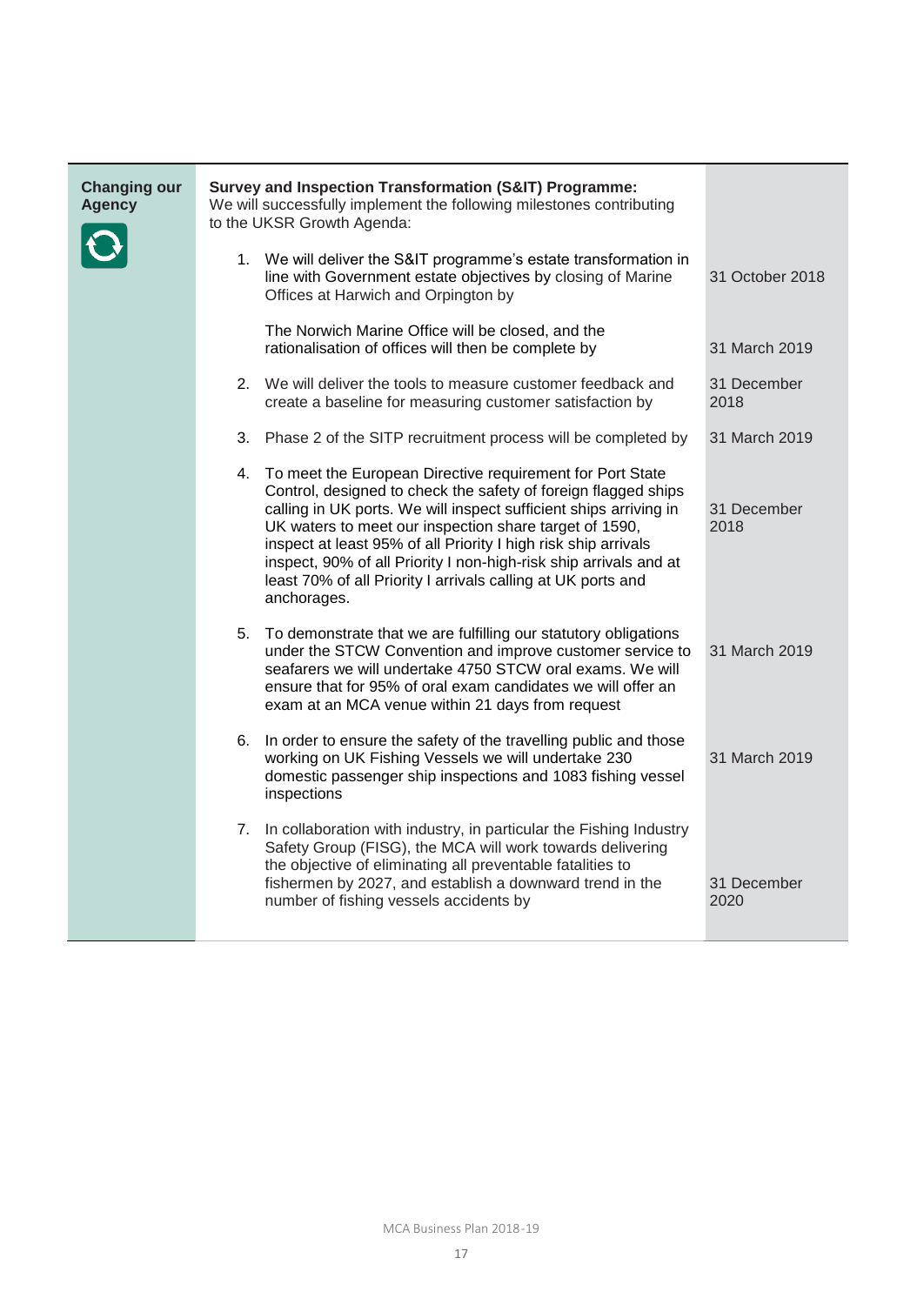| Meeting our<br>customer<br>needs | <b>Customer Satisfaction</b><br>Encourage the completion of online satisfaction surveys on the<br>Registry of Shipping and Seafarers and Seafarer Certification<br>Services with a positive response rate (the total number of responses<br>indicating agree & strongly agree to the overall satisfaction question)<br>of | 85% and above    |
|----------------------------------|---------------------------------------------------------------------------------------------------------------------------------------------------------------------------------------------------------------------------------------------------------------------------------------------------------------------------|------------------|
|                                  | Provide a response to Parliamentary Questions within due date (24<br>hours)                                                                                                                                                                                                                                               | 100% of cases    |
|                                  | Provide a response to Freedom of Information requests within 20<br>working days in                                                                                                                                                                                                                                        | 93% of cases     |
|                                  | Provide a response to Member of Parliament correspondence within 8<br>working days in                                                                                                                                                                                                                                     | 100% of cases    |
|                                  | Provide a response to Official correspondence within 20 working days<br>in                                                                                                                                                                                                                                                | 80% of cases     |
|                                  | Payment of invoices within 5 working days in                                                                                                                                                                                                                                                                              | 80% of cases     |
| Financial<br>responsibilities    | <b>Agency Finance</b><br>MCA will deliver within the budgets as published in the Main Estimate<br>and Supplementary Estimate. MCA Finance will also deliver any other<br>targets set by Department                                                                                                                        | Meet set targets |
| Sustainable<br>Development       | The MCA will meet or exceed all targets as set out in the Policy Paper<br>"Greening Government Commitments (GGC)                                                                                                                                                                                                          | by 2020          |
|                                  | By 2020 the MCA will have reduced greenhouse gas emissions<br>against its 2010 baseline by                                                                                                                                                                                                                                | 32%              |
|                                  | By 2020 the MCA will have reduced the number of domestic business<br>flights against its 2010 baseline by                                                                                                                                                                                                                 | 30%              |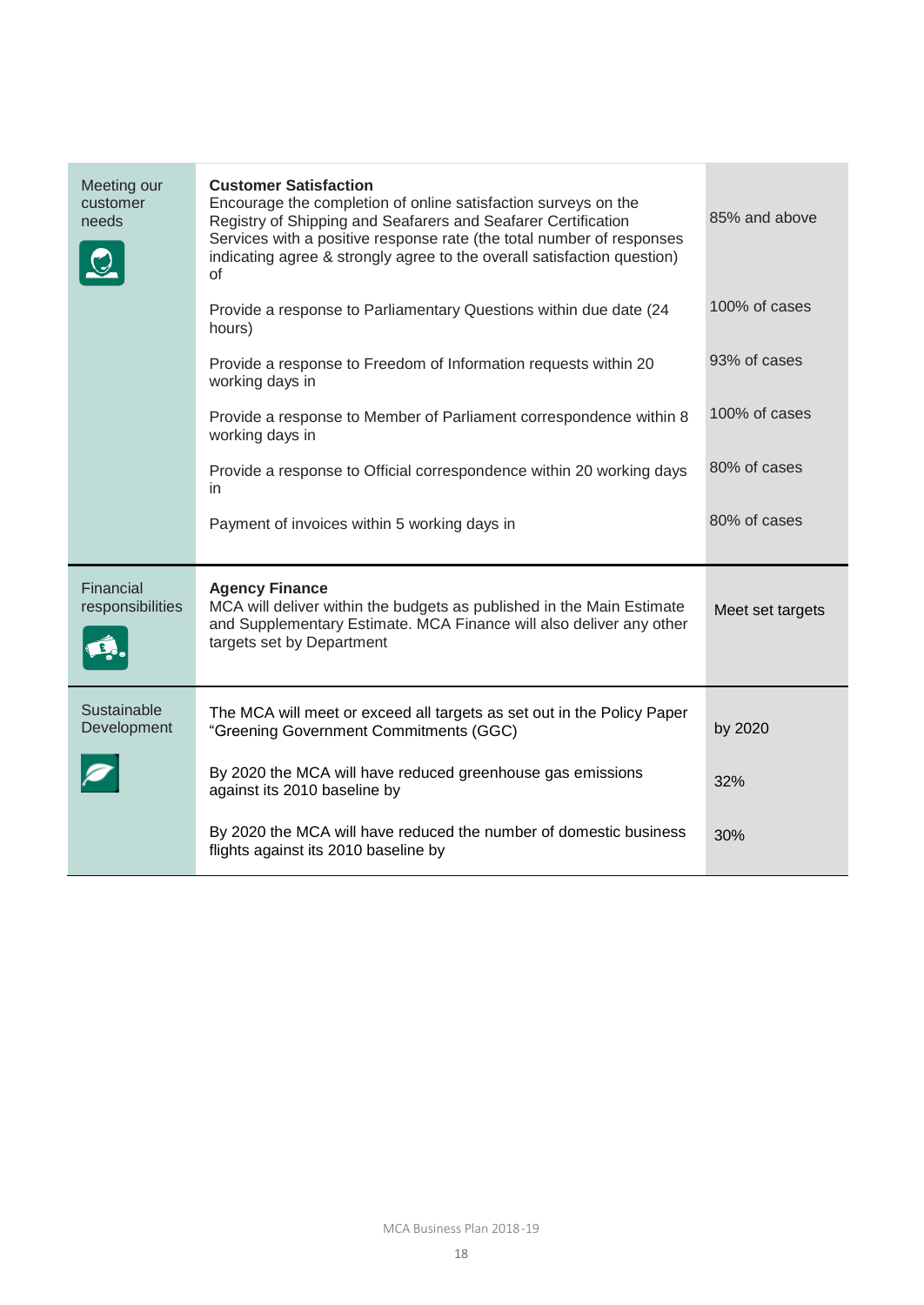| Moving our<br>culture<br>forward | <b>Workforce</b><br>Ensure average number of working days lost to sickness absence<br>does not exceed 7 days per FTE.                                                                                                                                                                                               | 31 March 2019       |
|----------------------------------|---------------------------------------------------------------------------------------------------------------------------------------------------------------------------------------------------------------------------------------------------------------------------------------------------------------------|---------------------|
|                                  | <b>Investors in People (IIP)</b><br>We will secure accreditation to the more-demanding Silver Award<br>level of the liP standard based on our reassessment scheduled for<br>October 2018                                                                                                                            | 31 December<br>2018 |
|                                  | The MCA will increase its overall engagement score as measured in<br>the annual Civil Service People Survey to at least 68%, further<br>cementing its position as a high performing organisation, by                                                                                                                | 31 December<br>2020 |
|                                  | All staff will have attended a Respect Workshop to encourage<br>improved behaviours and increase awareness of the values enshrined<br>in the Civil Service Code by                                                                                                                                                  | 31 October 2019     |
|                                  | The level of bullying and harassment reported in the Civil Service<br>People Survey will be no higher than that recorded for the Civil<br>Service as a whole, and there will be increased levels of confidence<br>that action has been taken by                                                                     | 31 December<br>2020 |
|                                  | <b>Apprenticeships</b><br>The MCA will achieve the wider Government target of 2.3% of its<br>workforce being made up of apprentices by                                                                                                                                                                              | 31 March 2019       |
|                                  | <b>Declaration Rates</b><br>The declaration rate for all protected characteristics for the Agency's<br>workforce will be at least 80% by                                                                                                                                                                            | 31 March 2019       |
|                                  | <b>Female Recruits</b><br>By 31 <sup>st</sup> March 2020 the Agency will have increased the number of<br>women in more senior roles (SEO-SCS) by at least 10% above<br>current numbers by implementing a range of initiatives and<br>interventions. This will work towards reducing the Agency's gender<br>pay-gap. | 31 March 2020       |
|                                  | <b>Management &amp; Leadership Development</b><br>80% of all People Managers/Leaders will have completed or will be<br>participating in management & leadership development by                                                                                                                                      | 31 March 2019       |
|                                  | <b>BAME Representation</b><br>With a particular emphasis on HM Coastguard roles, move towards<br>black and minority ethnic representation rates that reflect the<br>proportion of BAME individuals in the local working-age population in<br>each of our major locations by                                         | 31 March 2021       |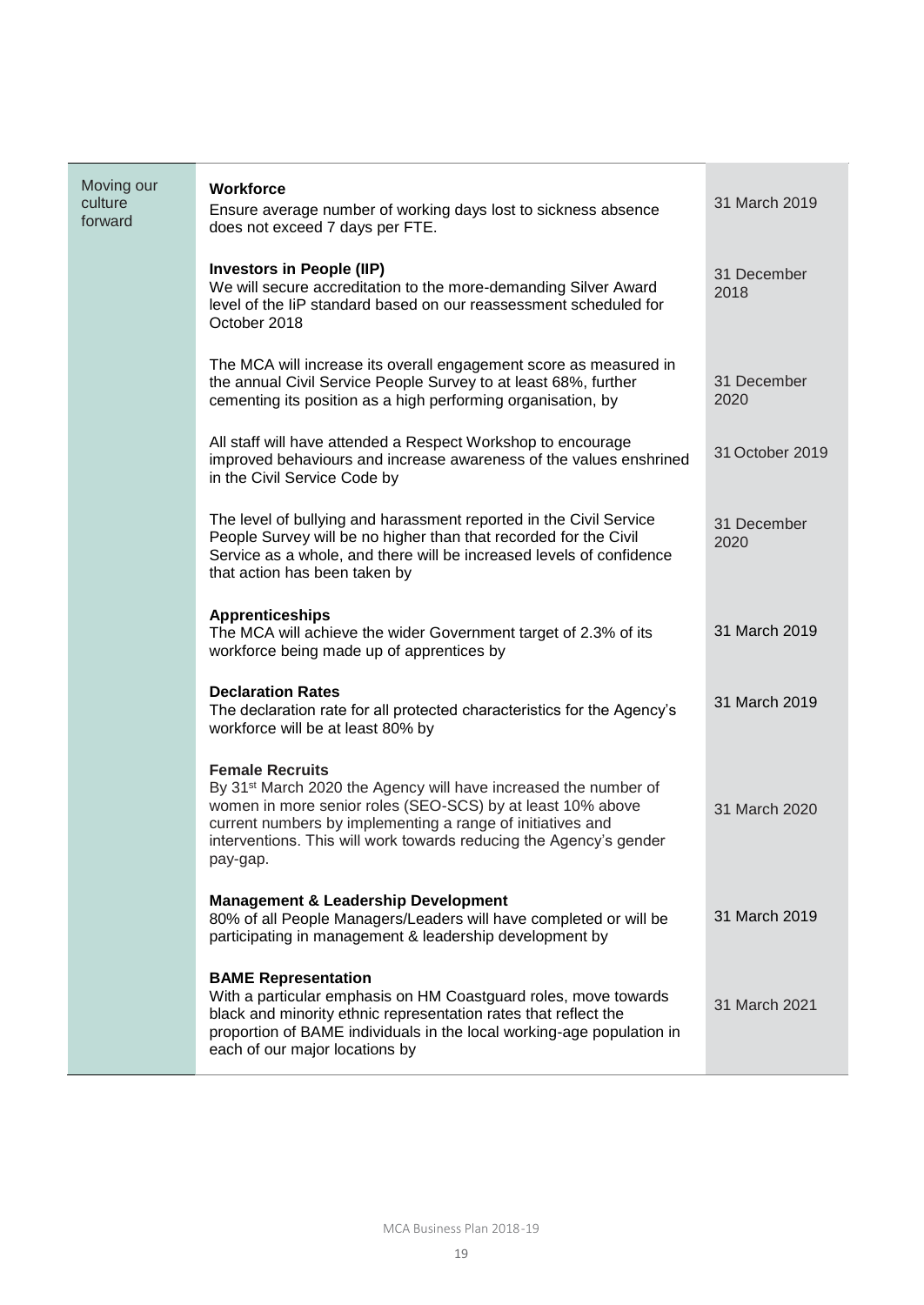## **Delivering** the plan



### **Changing our Agency**



- **3.1** We will continue to work collaboratively to grow the maritime sector in the UK and ensure that it continues to contribute positively to the economy. The Maritime Growth Study identified that the sector would change. Following a review of the Growth Study, it was felt that there would be real value in developing a single "Maritime 2050" strategy, and with it identify the opportunities that will ensure that the UK remains a world class maritime centre. The new UKSR strategy will enable us to grow the flag and undertake focused marketing activities which will attract new quality vessels to the flag.
- **3.2** The Survey and Inspection Transformation Programme (SITP) has delivered significant changes to the Marine Office organisational structure and Marine Surveyors have new contracts, Terms and Conditions, enabling weekend working, out of hours working and flexible deployment which will improve efficiency and enable us to better meet the needs of customers. 2018/19 will see us opening new office in Colchester, the closure of Harwich, Norwich and Orpington Marine Offices and relocating Plymouth Marine Office to a permanent site in Devonport. We will introduce new efficient and more digital ways of working.
- **3.3** We will improve our online customer services and modernise our IT to a modern, digital working environment. Continuing to use cloud-based services, we will encourage and support collaborative document management, remote working, greater information sharing and increased connectivity. We will introduce major improvements to our ship registration system, seafarer training and documentation, medical examination system and vessel identification for the benefit of our customers – putting the customer at the heart of the process and introducing real improvements to service delivery.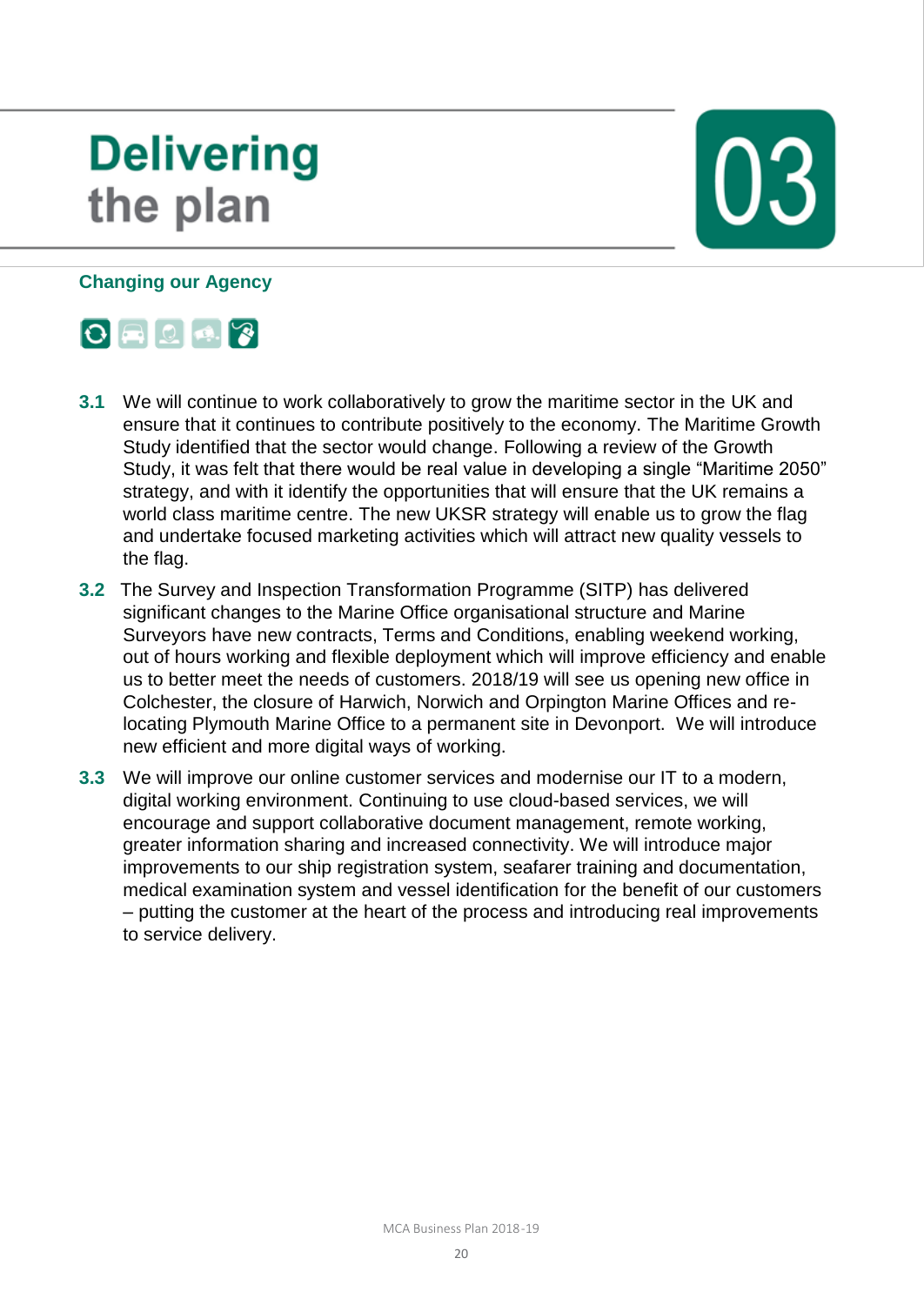- **3.4** Managed through the Foreign and Commonwealth Office Conflict Stability and Security Fund, we will support the UK Overseas Territories (OT) to manage the risk of contingent liability and improve compliance with international obligations. The Maritime Obligations and Reduction in Contingent Liabilities project will provide legislative drafting assistance to the Attorney General's Offices, improve coastal State capabilities and offer technical assistance. To further support coastal State obligations, the SAR Capability project will act on the findings of the reviews undertaken last year and deliver a series of training events and, working with the MOD's Security Needs Assessment project, scope initial asset requirements. Supported by Department for Environment, Food and Rural Affairs, and the Marine Management Organisation, the MCA will also provide an in-depth review of pollution response capabilities within the OTs as the first step to improve their preparedness for a pollution incident.
- **3.5** Fishing remains the most dangerous industry in the UK. The MCA is committed, through the Fishing Industry Safety Group (FISG), to improving the safety of the Industry. The FISG Strategy aims to eliminate preventable deaths by 2027, by addressing the three main causes of fatalities, man overboard, stability and accidents to persons.
- **3.6** In 2017, MCA implemented new Codes of Practice, assisted Industry to develop a Safety Management System for fishing vessels and provided funding for safety training. In the future, MCA intends to implement ILO 188, which will require mandatory Personal Flotation Device (PFD) wear and extend health and safety requirements to share fishermen, will develop stability criteria for small fishing vessels and continue to work with FISG partners, using behavioural insights, to provide safety education, training and guidance for fishermen.

#### **Our services**



- **3.7** We will support wider Government and DfT initiatives such as the deregulation agenda, realising improved efficiencies and encouraging innovation within our area of responsibility. This will allow us to maximise the effectiveness of our services on behalf of our full range of stakeholders. We will maintain our leadership of the Red Ensign Group, including through high-level discussion with other Government Departments and international agencies, ensuring that we provide clear direction for all its members and collectively improving the performance and good reputation of the UK flag.
- **3.8** On average, 400 people drown in the UK each year, with a further 200 people committing suicide on our waters. We continue to support the National Water Safety Forum (NWSF) strategy to halve accidental drowning fatalities in the UK by 2026. Coastal Operations will work with water safety partners at a local level, to engage with their communities, by sharing resources and providing consistent messaging to raise the public's awareness of risks in, on and around the water.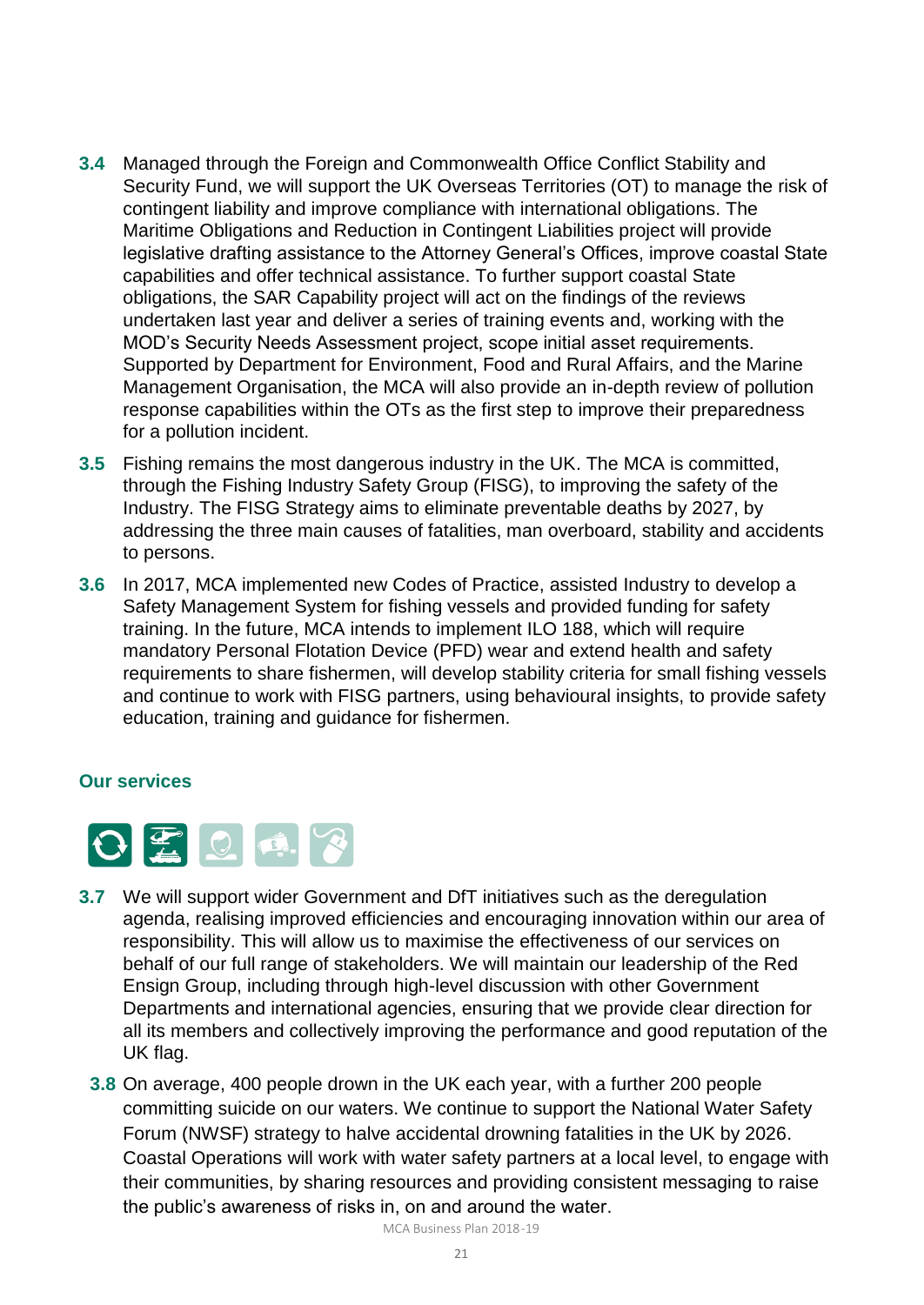- **3.9** The MCA Customer Charter sets out our commitment to customers and our relationship with them. We will lead the way in providing digital services to our customers by improving our fleet management system, seafarer documentation system and the small ships register
- **3.10** Following the successful implementation of our new Health and Safety strategy and internal audit's confirmation of the Agency's substantial compliance with it, we will continue to improve performance in this area by embedding and monitoring specific health & safety objectives in Directorate Strategic Implementation Plans (SIPs).

#### **MCA Sustainability**



**3.11** In accordance with the Greening Government commitments (GGC) framework we will continue to reduce the Agency's impact on the Environment using our five-year strategy to meet the GGC targets by 2020 in support of the overall plan for the Department for Transport. All areas of the Agency will consistently and collaboratively monitor and record data while supporting the necessary cultural and behavioural shifts required.

### **Taking Forward our People and our Culture**



**3.12** The continuous development of our staff is central to the success of the Agency and we are committed to supporting their learning by promoting at least five days of learning for each employee annually. Alongside the professional and technical development of our marine surveyors and coastguard officers we continue to roll out PROPEL, our suite of management development offerings leveraging apprentice training schemes, and Growing Potential, our early stage talent programme. We also encourage managers to have frequent career conversations with their direct reports and to also implement succession development plans for all key roles. Drawing on an improved Civil Service Learning (CSL) service, we are determined to promote and support learning, development and growth in all parts of the Agency. In line with the DfTs commitments to inclusion, the MCA will design its recruitment campaigns with the aim of widening our current talent pool through targeted attraction strategies.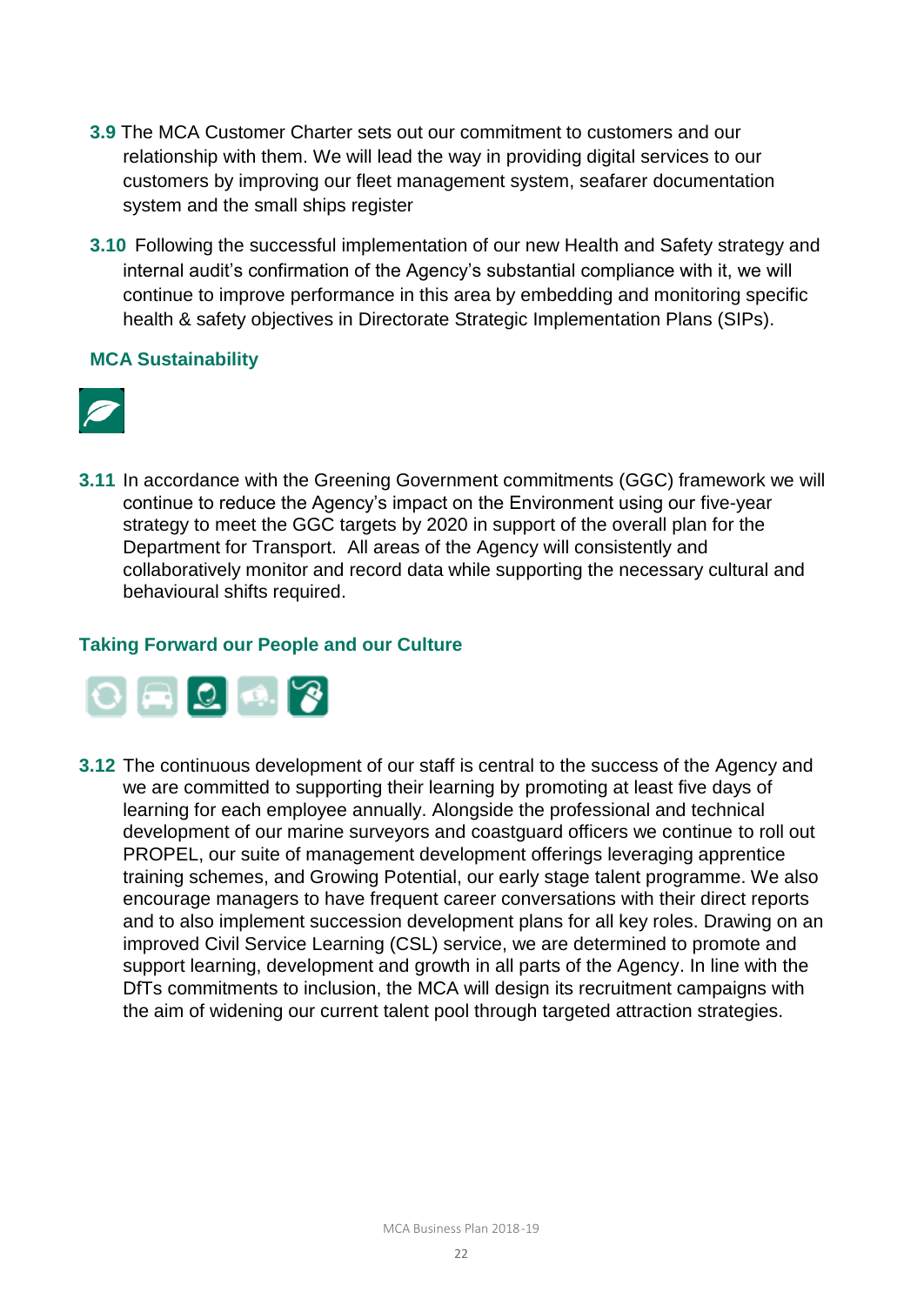- **3.13** The Way We Work (TW3) is the Government's Smarter Working strategy. Its aims are to modernise ways of working by embedding flexibility in the way people work which provides individuals with considerable advantages while also delivering benefits to the organisation through increased productivity and staff engagement. In recognition of this, the MCA is committed to transforming the working environment for our staff by providing modern work spaces, policies, tools and flexible working practices within which all staff are trusted to deliver based on a results-focused approach. This is known as the MCA Smarter Working Project and it is being delivered by focusing on four key areas:
	- People. In the modern workplace we no longer need to be tied to the desk. Smarter working is about giving everyone choices about how and where they work, helping them to achieve a better work life balance whilst at the same time improving productivity and effectiveness.
	- Space. By introducing modern office layouts and a variety of furniture we will optimise space, maximise capacity, encourage collaboration and make the environment an exciting place to work.
	- Process. By providing managers and employees with clear overarching guidance on putting smarter working principles into practice, directorates and departments can tailor and optimise process to maximise effect.
	- Technology. By ensuring that everyone has the right tools for the job including flexible and mobile technology, modern, relevant applications and improved connectivity jobs can be done from virtually anywhere. This will enable us to react more quickly, to reduce travel costs and limit the time spent travelling to face to face meetings.
- **3.14** Participation in the 2017 MCA People Survey increased to 80%. Our staff engagement index score of 65%, was a 1% increase on the 2016 result. We have seen sustained improvement since the 55% score in 2011. The MCA is now ranked as a high performing civil service organisation and we are determined to continue to improve in this area. In response to continued concern that our level of reported bullying and harassment is above that of the Civil Service, we commissioned an independent study in 2017 and also had the benefit of an assessment against the Investors in People (IiP) standard. To address the consistent issues raised in each of these areas we have instigated new training for leaders and managers and we have trained and appointed Respect Ambassadors. All staff will attend Respect Workshops, and we are introducing Employee Engagement Groups to give staff a direct route for two-way communications with their senior leadership. These interventions will continue to develop an MCA shared culture firmly rooted in openness, personal integrity, teamwork, corporate collaboration, and excellent customer service, all underlined by our values of safety, professionalism, trust and respect.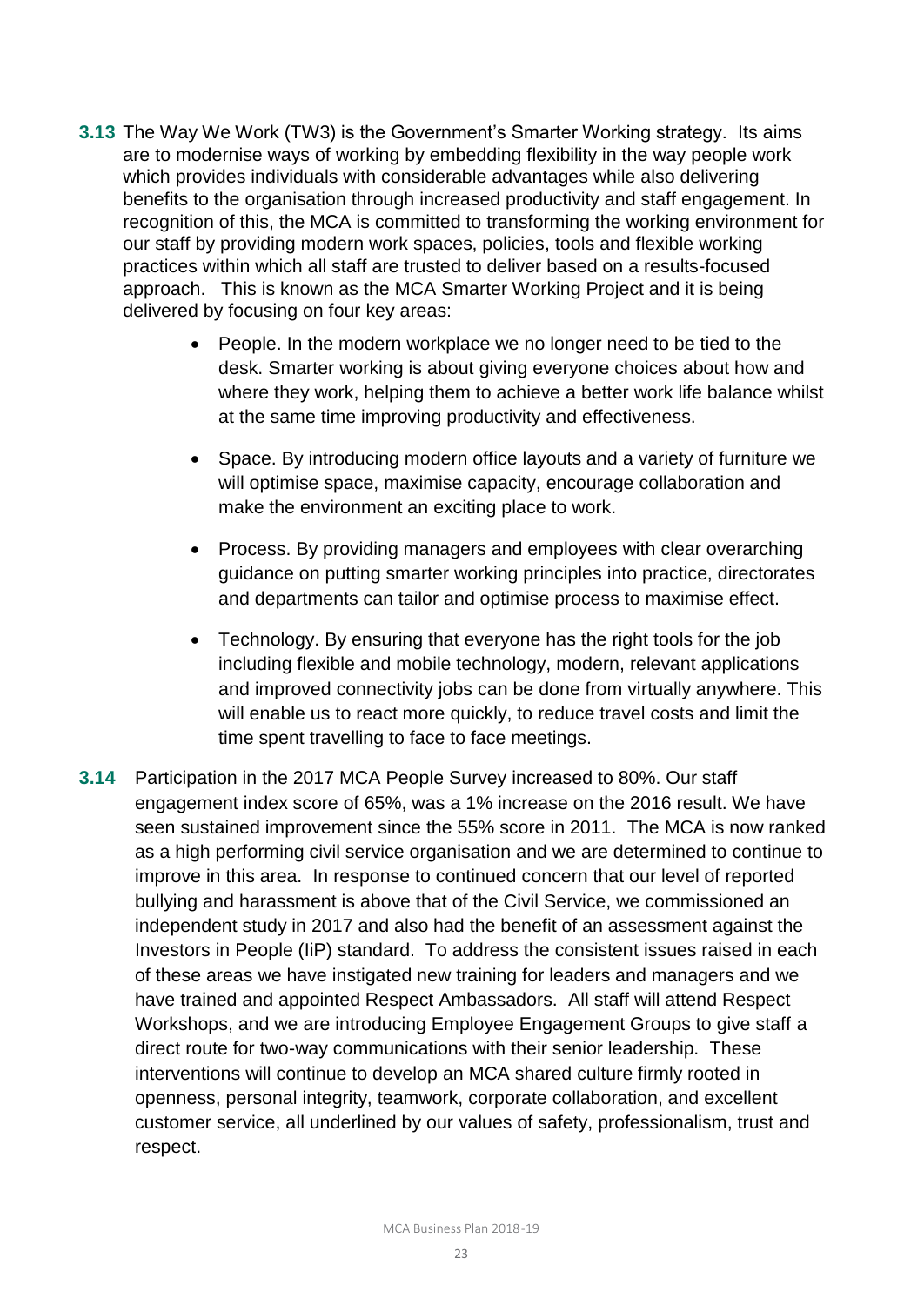**3.15** We recognise our leading role in making the UK's waters and maritime activities safe, secure and economically productive. We are committed to improving our capabilities our systems and our services to our customers and the general public. This Business Plan will support the achievement of those goals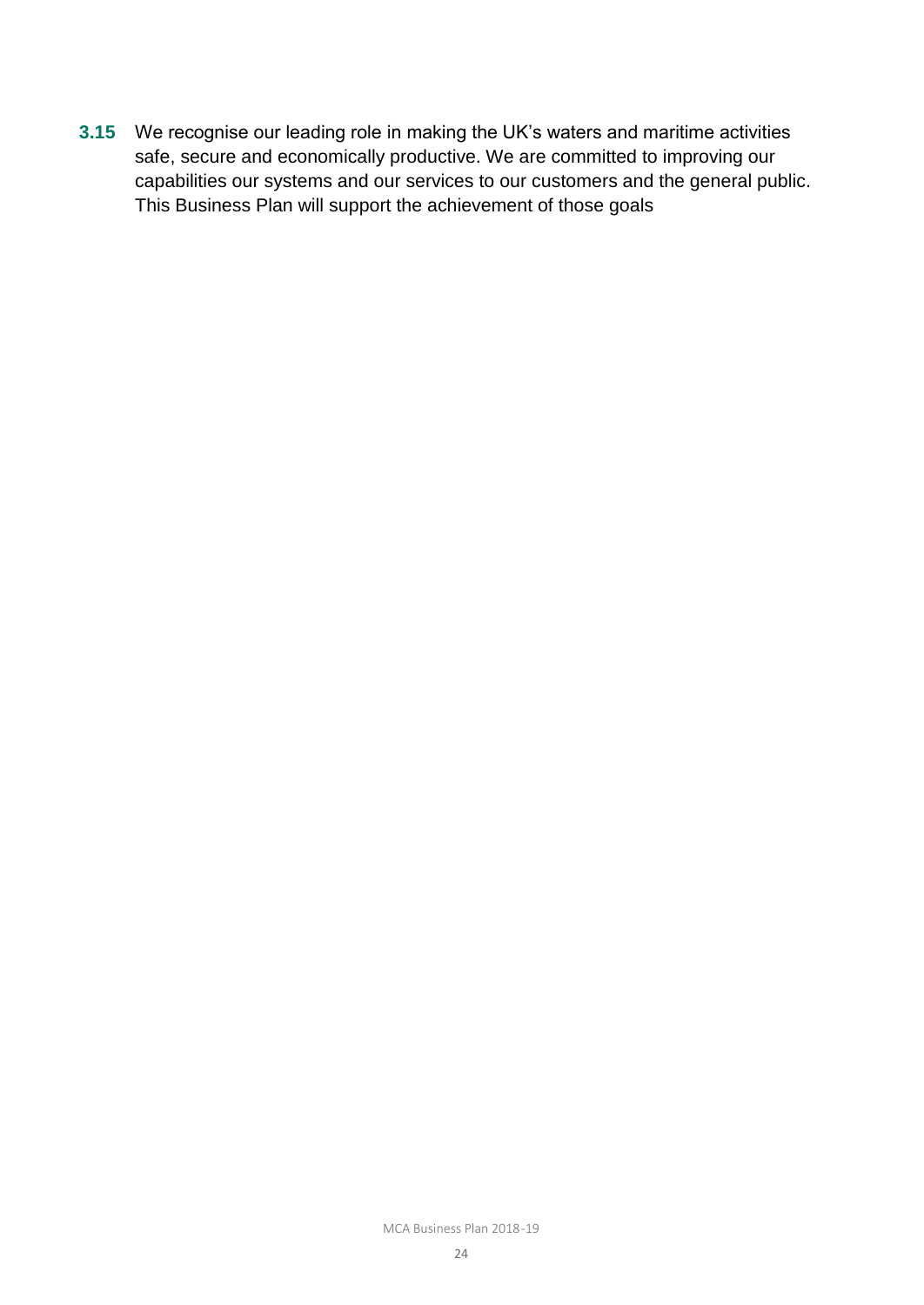**This page is intentionally blank**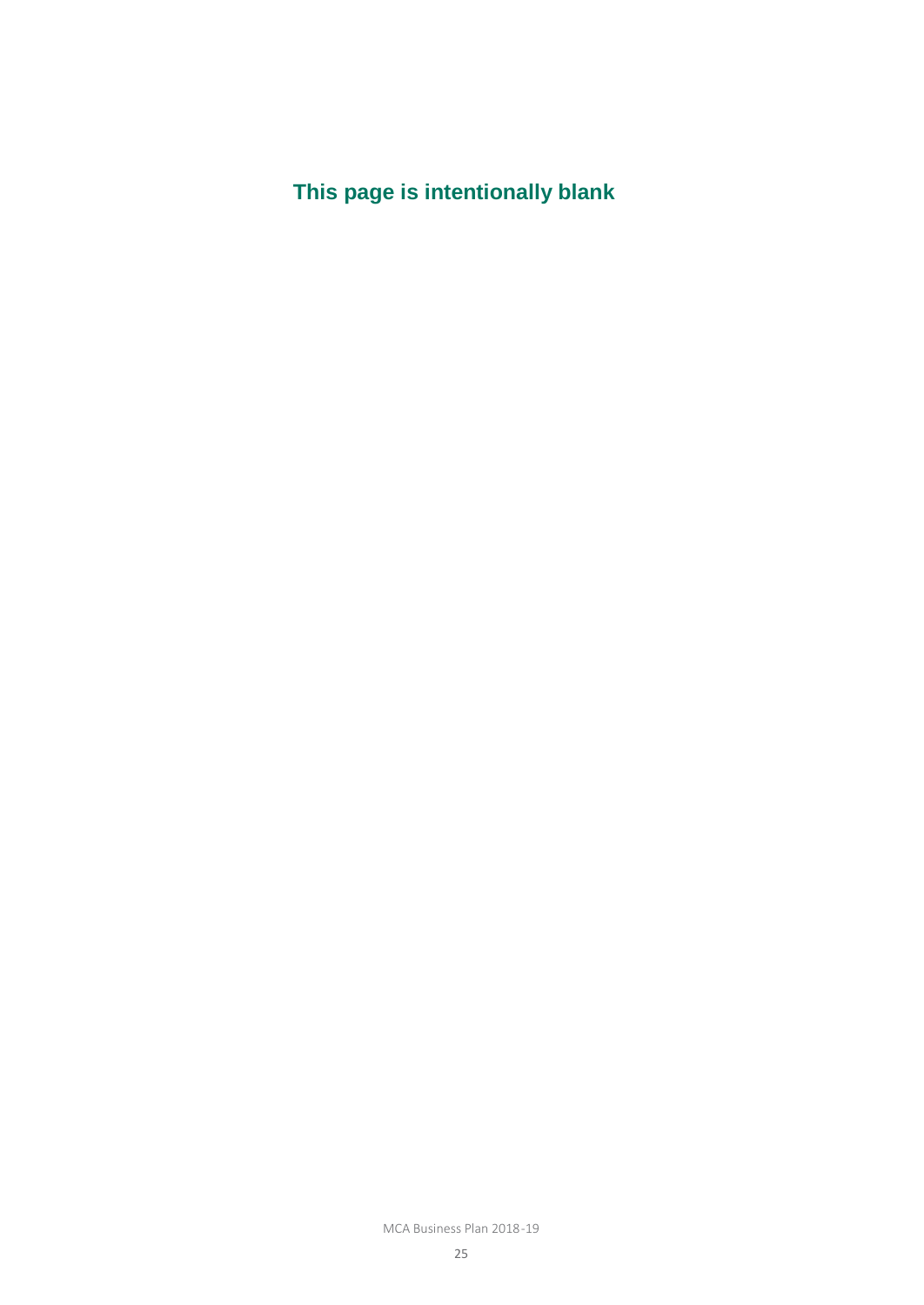

| <b>Statement of financial position</b> | <b>Forecast Outturn</b><br>2017/18<br>£ million | <b>Business</b><br><b>Plan</b><br>2018/19 |
|----------------------------------------|-------------------------------------------------|-------------------------------------------|
| Statutory fee income                   | $-7.4$                                          | $-7.7$                                    |
| Commercial fee income                  | $-0.8$                                          | $-0.8$                                    |
| Other income                           | $-5.1$                                          | $-2.2$                                    |
| <b>Total income</b>                    | $-13.3$                                         | $-10.7$                                   |
| Payroll staff costs                    | 44.3                                            | 47.9                                      |
| Helicopter                             | 203.5                                           | 214.0                                     |
| Navigational safety                    | 5.6                                             | 4.6                                       |
| <b>ICT</b>                             | 17.6                                            | 15.6                                      |
| <b>SMaRT</b>                           | 14.2                                            | 15.5                                      |
| Accommodation                          | 12.8                                            | 11.8                                      |
| Depreciation                           | 9.4                                             | 13.5                                      |
| Other expenditure                      | 30.3                                            | 32.3                                      |
| <b>Total expenditure</b>               | 337.7                                           | 355.2                                     |
| <b>Net Operating (cost)</b>            | 324.4                                           | 344.5                                     |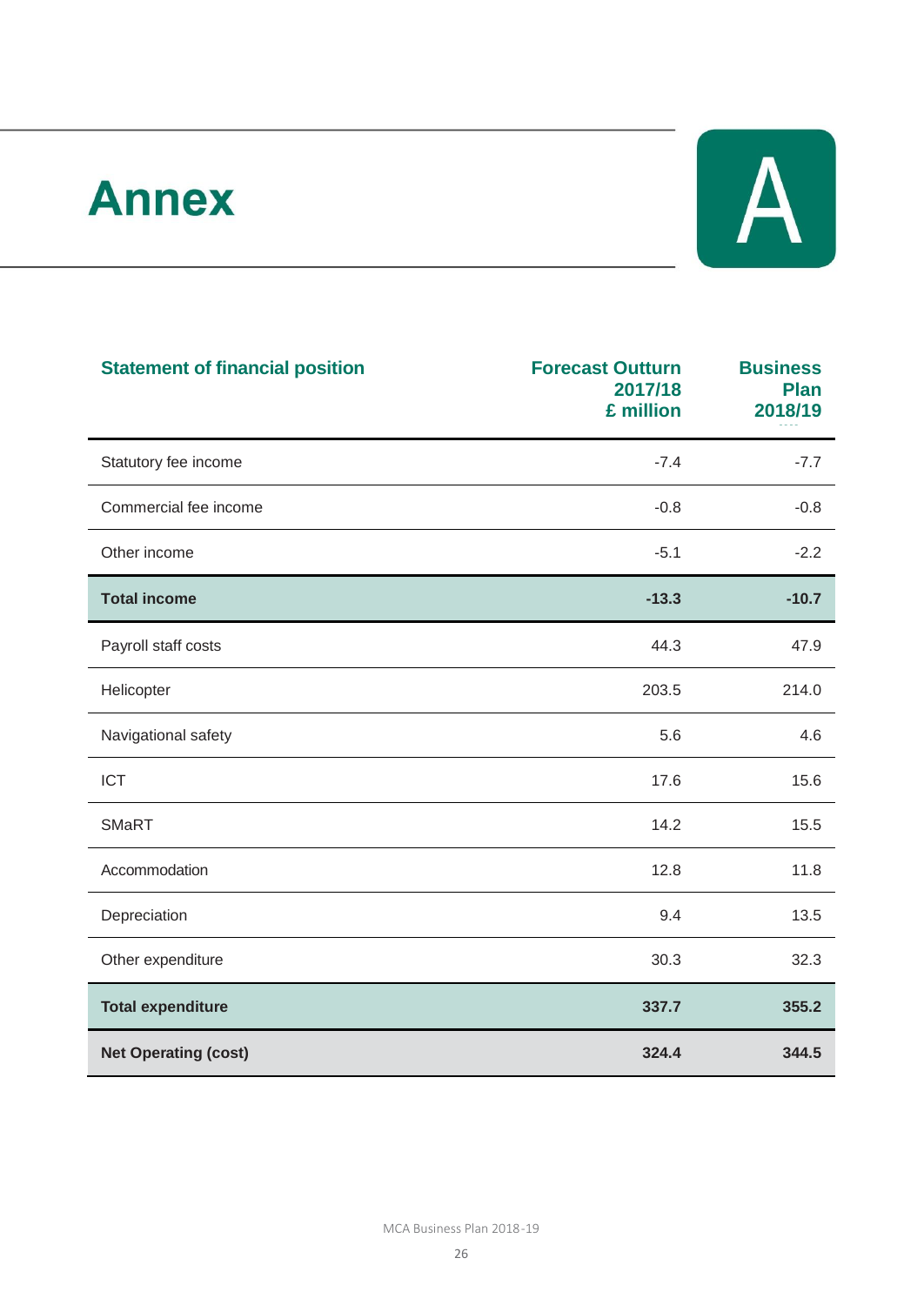

| <b>Statement of financial position</b> | <b>Forecast Outturn</b><br>2017/18<br>£ million | <b>Business Plan</b><br>2018/19<br>£ million |
|----------------------------------------|-------------------------------------------------|----------------------------------------------|
| Statutory fee income                   | 0.0                                             | 0.0                                          |
| Commercial fee income                  | 0.0                                             | 0.0                                          |
| Other income                           | $-0.5$                                          | $-0.5$                                       |
| <b>Total income</b>                    | $-0.5$                                          | $-0.5$                                       |
| Payroll staff costs                    | 5.6                                             | 6.3                                          |
| Non pay                                | 1.5                                             | 1.4                                          |
| Accommodation                          | 0.5                                             | 0.5                                          |
| Audit fee                              | 0.2                                             | 0.2                                          |
| <b>Total expenditure</b>               | 7.8                                             | 8.4                                          |
| <b>Net Operating (cost)</b>            | 7.3                                             | 7.9                                          |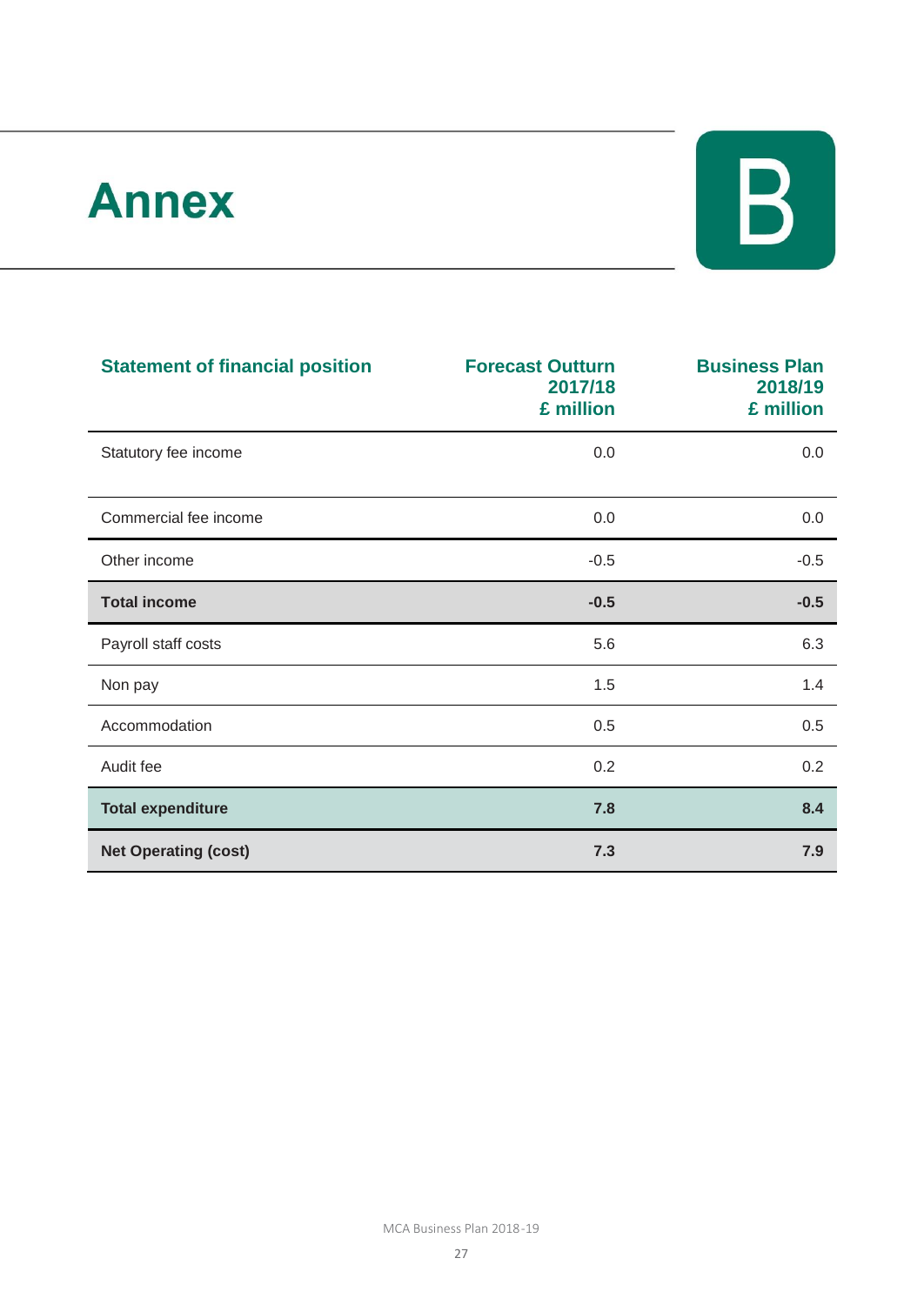

| <b>Statement of financial position</b>         | <b>Forecast</b><br><b>Outturn</b><br>2017/18<br>£ million | <b>Business Plan</b><br>2018/19<br>£ million |
|------------------------------------------------|-----------------------------------------------------------|----------------------------------------------|
| <b>Resource DEL</b>                            | 331.7                                                     | 352.4                                        |
| Resource AME                                   | 1.0                                                       | 1.0                                          |
| <b>Total resource and AME</b>                  | 332.7                                                     | 353.4                                        |
| Capital                                        | 19.5                                                      | 11.95                                        |
| <b>Total capital</b>                           | 19.5                                                      | 11.95                                        |
| <b>Statement of financial position</b>         |                                                           |                                              |
| <b>Non-current assets</b>                      |                                                           |                                              |
| Property, plant and equipment                  | 87.8                                                      | 93.0                                         |
| Intangible assets                              | 16.3                                                      | 18.0                                         |
| Trade and other receivables due after one year | 4.2                                                       | 4.2                                          |
| <b>Total non-current assets</b>                | 108.3                                                     | 115.2                                        |